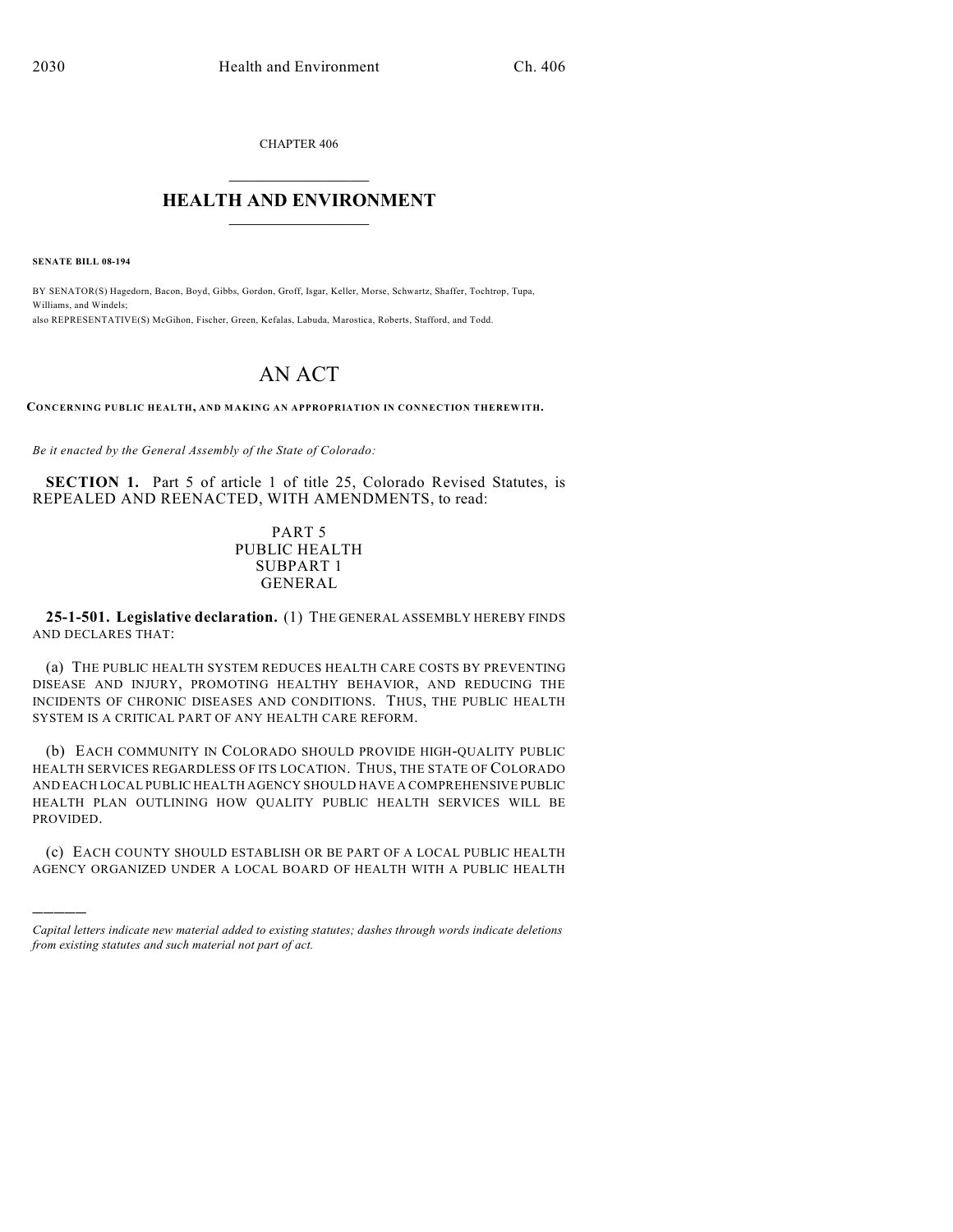DIRECTOR AND OTHER STAFF NECESSARY TO PROVIDE PUBLIC HEALTH SERVICES;

(d) A STRONG PUBLIC HEALTH INFRASTRUCTURE IS NEEDED TO PROVIDE ESSENTIAL PUBLIC HEALTH SERVICES AND IS A SHARED RESPONSIBILITY AMONG STATE AND LOCAL PUBLIC HEALTH AGENCIES AND THEIR PARTNERS WITHIN THE PUBLIC HEALTH SYSTEM; AND

(e) DEVELOPING A STRONG PUBLIC HEALTH INFRASTRUCTURE REQUIRES THE COORDINATED EFFORTS OF STATE AND LOCAL PUBLIC HEALTH AGENCIES AND THEIR PUBLIC AND PRIVATE SECTOR PARTNERS WITHIN THE PUBLIC HEALTH SYSTEM TO:

(I) IDENTIFY AND PROVIDE LEADERSHIP FOR THE PROVISION OF ESSENTIAL PUBLIC HEALTH SERVICES;

(II) DEVELOP AND SUPPORT AN INFORMATION INFRASTRUCTURE THAT SUPPORTS ESSENTIAL PUBLIC HEALTH SERVICES AND FUNCTIONS;

(III) DEVELOP AND PROVIDE EFFECTIVE EDUCATION AND TRAINING FOR MEMBERS OF THE PUBLIC HEALTH WORKFORCE;

(IV) DEVELOP PERFORMANCE-MANAGEMENT STANDARDS FOR THE PUBLIC HEALTH SYSTEM THAT ARE TIED TO IMPROVEMENTS IN PUBLIC HEALTH OUTCOMES OR OTHER MEASURES; AND

(V) DEVELOP A COMPREHENSIVE PLAN AND SET PRIORITIES FOR PROVIDING ESSENTIAL PUBLIC HEALTH SERVICES.

**25-1-502. Definitions.** AS USED IN THIS PART 5, UNLESS THE CONTEXT OTHERWISE REQUIRES:

(1) "AGENCY" MEANS A COUNTY OR DISTRICT PUBLIC HEALTH AGENCY ESTABLISHED PURSUANT TO SECTION 25-1-506.

(2) "CORE PUBLIC HEALTH" SHALL BE DEFINED BY THE STATE BOARD AND SHALL INCLUDE, BUT NEED NOT BE LIMITED TO, THE ASSESSMENT OF HEALTH STATUS AND HEALTH RISKS, DEVELOPMENT OF POLICIES TO PROTECT AND PROMOTE HEALTH, AND ASSURANCE OF THE PROVISION OF THE ESSENTIAL PUBLIC HEALTH SERVICES.

(3) "ESSENTIAL PUBLIC HEALTH SERVICES" MEANS TO:

(a) MONITOR HEALTH STATUS TO IDENTIFY AND SOLVE COMMUNITY HEALTH PROBLEMS;

(b) INVESTIGATE AND DIAGNOSE HEALTH PROBLEMS AND HEALTH HAZARDS IN THE COMMUNITY;

(c) INFORM, EDUCATE, AND EMPOWER INDIVIDUALS ABOUT HEALTH ISSUES;

(d) MOBILIZE PUBLIC AND PRIVATE SECTOR COLLABORATION AND ACTION TO IDENTIFY AND SOLVE HEALTH PROBLEMS;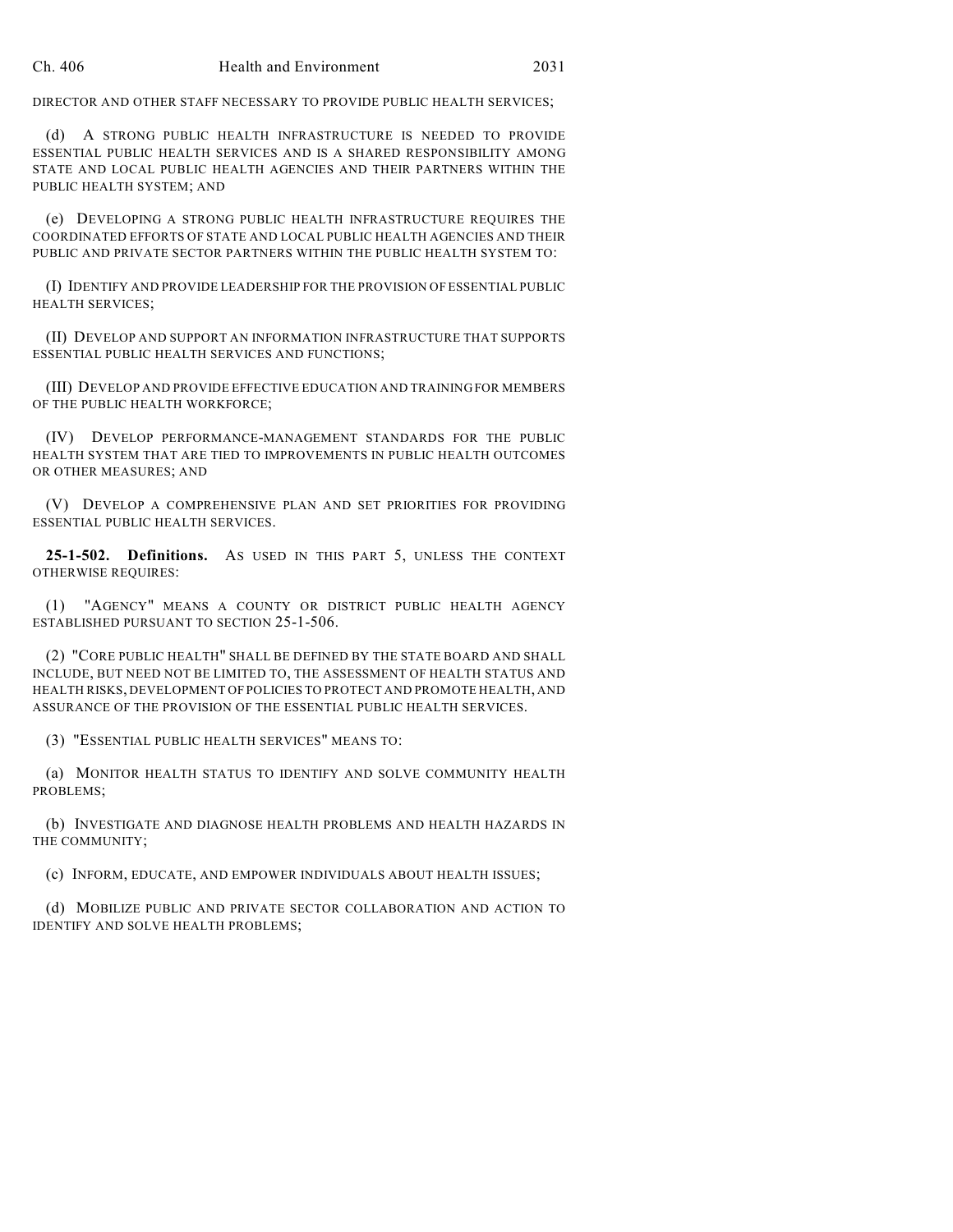(e) DEVELOP POLICIES, PLANS, AND PROGRAMS THAT SUPPORT INDIVIDUAL AND COMMUNITY HEALTH EFFORTS;

(f) ENFORCE LAWS AND RULES THAT PROTECT HEALTH AND PROMOTE SAFETY;

(g) LINK INDIVIDUALS TO NEEDED PERSONAL HEALTH SERVICES AND ENSURE THE PROVISION OF HEALTH CARE;

(h) ENCOURAGE A COMPETENT PUBLIC HEALTH WORKFORCE;

(i) EVALUATE EFFECTIVENESS, ACCESSIBILITY, AND QUALITY OF PERSONAL AND POPULATION-BASED PUBLIC HEALTH SERVICES; AND

(j) CONTRIBUTE TO RESEARCH INTO INSIGHTFUL AND INNOVATIVE SOLUTIONS TO HEALTH PROBLEMS.

(4) "MEDICAL OFFICER" MEANS A VOLUNTEER OR PAID LICENSED PHYSICIAN WHO CONTRACTS WITH OR IS EMPLOYED BY A COUNTY OR DISTRICT PUBLIC HEALTH AGENCY TO ADVISE THE PUBLIC HEALTH DIRECTOR ON MEDICAL DECISIONS IF THE PUBLIC HEALTH DIRECTOR IS NOT A LICENSED PHYSICIAN.

(5) "PUBLIC HEALTH" MEANS THE PREVENTION OF INJURY, DISEASE, AND PREMATURE MORTALITY; THE PROMOTION OF HEALTH IN THE COMMUNITY; AND THE RESPONSE TO PUBLIC AND ENVIRONMENTAL HEALTH NEEDS AND EMERGENCIES AND IS ACCOMPLISHED THROUGH THE PROVISION OF ESSENTIAL PUBLIC HEALTH SERVICES.

(6) "PUBLIC HEALTH AGENCY" MEANS AN ORGANIZATION OPERATED BY A FEDERAL, STATE, OR LOCAL GOVERNMENT OR ITS DESIGNEES THAT ACTS PRINCIPALLY TO PROTECT OR PRESERVE THE PUBLIC'S HEALTH. "PUBLIC HEALTH AGENCY" INCLUDES A COUNTY PUBLIC HEALTH AGENCY OR A DISTRICT PUBLIC HEALTH AGENCY.

(7) "PUBLIC HEALTH DIRECTOR" MEANS THE ADMINISTRATIVE AND EXECUTIVE HEAD OF EACH COUNTY OR DISTRICT PUBLIC HEALTH AGENCY.

(8) "PUBLIC HEALTH SYSTEM" MEANS STATE, COUNTY, AND DISTRICT PUBLIC HEALTH AGENCIES AND OTHER PERSONS AND ORGANIZATIONS THAT PROVIDE PUBLIC HEALTH SERVICES OR PROMOTE PUBLIC HEALTH.

(9) "STATE BOARD" MEANS THE STATE BOARD OF HEALTH CREATED PURSUANT TO SECTION 25-1-103.

(10) "STATE DEPARTMENT" MEANS THE DEPARTMENT OF PUBLIC HEALTH AND ENVIRONMENT CREATED PURSUANT TO SECTION 25-1-102.

**25-1-503. State board - public health duties.** (1) IN ADDITION TO ALL OTHER POWERS AND DUTIES CONFERRED AND IMPOSED UPON THE STATE BOARD, THE STATE BOARD HAS THE FOLLOWING SPECIFIC POWERS AND DUTIES:

(a) TO ESTABLISH, BY RULE, THE CORE PUBLIC HEALTH SERVICES THAT EACH COUNTY AND DISTRICT PUBLIC HEALTH AGENCY MUST PROVIDE OR ARRANGE FOR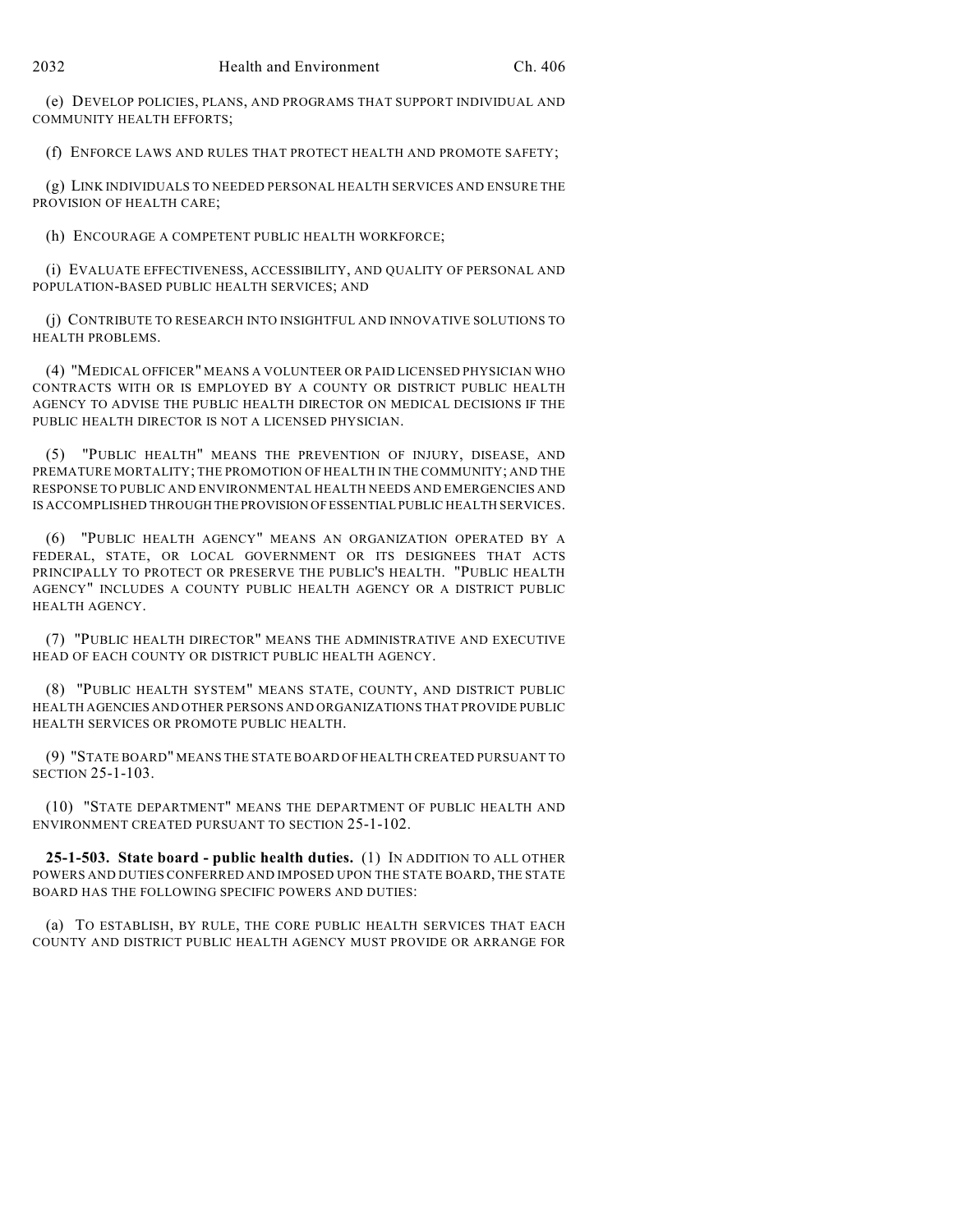THE PROVISION OF SAID SERVICES;

(b) TO ESTABLISH, BY RULE, THE MINIMUM QUALITY STANDARDS FOR PUBLIC HEALTH SERVICES;

(c) TO ESTABLISH, BY RULE, THE MINIMUM QUALIFICATIONS FOR COUNTY AND DISTRICT PUBLIC HEALTH DIRECTORS AND MEDICAL OFFICERS;

(d) TO ENSURE THE DEVELOPMENT AND IMPLEMENTATION OF A COMPREHENSIVE, STATEWIDE PUBLIC HEALTH IMPROVEMENT PLAN;

(e) TO REVIEW ALL COUNTY AND DISTRICT PUBLIC HEALTH AGENCY PUBLIC HEALTH PLANS, WHICH REVIEW SHALL BE BASED ON CRITERIA ESTABLISHED BY RULE BY THE STATE BOARD AND AGAINST WHICH EACH COUNTY OR DISTRICT PUBLIC HEALTH PLAN SHALL BE EVALUATED; AND

(f) TO ESTABLISH, BY RULE, FOR THE FISCAL YEAR BEGINNING JULY 1, 2009, IF PRACTICABLE, AND FOR EACH FISCAL YEAR THEREAFTER, A FORMULA FOR ALLOCATING MONEYS TO COUNTY OR DISTRICT PUBLIC HEALTH AGENCIES BASED ON INPUT FROM THE STATE DEPARTMENT AND FROM COUNTY OR DISTRICT PUBLIC HEALTH AGENCIES.

#### SUBPART 2 PUBLIC HEALTH PLANS

**25-1-504. Comprehensive public health plan - development - approval reassessment.** (1) ON OR BEFORE DECEMBER 31, 2009, AND AT A MINIMUM ON OR BEFORE DECEMBER 31 EVERY FIVE YEARS THEREAFTER, THE STATE DEPARTMENT SHALL DEVELOP A COMPREHENSIVE, STATEWIDE PUBLIC HEALTH IMPROVEMENT PLAN, REFERRED TO IN THIS SECTION AS THE "PLAN", THAT ASSESSES AND SETS PRIORITIES FOR THE PUBLIC HEALTH SYSTEM. THE STATE BOARD MAY APPOINT AD HOC OR ADVISORY COMMITTEES AS NEEDED FOR THE PLAN DEVELOPMENT PROCESS. THE PLAN SHALL BE DEVELOPED IN CONSULTATION WITH THE STATE BOARD AND REPRESENTATIVES FROM THE STATE DEPARTMENT, COUNTY OR DISTRICT PUBLIC HEALTH AGENCIES, AND THEIR PARTNERS WITHIN THE PUBLIC HEALTH SYSTEM. THE PLAN SHALL RELY ON EXISTING OR AVAILABLE DATA OR OTHER INFORMATION ACQUIRED PURSUANT TO THIS PART 5, AS WELL AS NATIONAL GUIDELINES OR RECOMMENDATIONS CONCERNING PUBLIC HEALTH OUTCOMES OR IMPROVEMENTS.

(2) (a) THE PLAN SHALL ASSESS AND SET PRIORITIES FOR THE PUBLIC HEALTH SYSTEM AND SHALL:

(I) GUIDE THE PUBLIC HEALTH SYSTEM IN TARGETING CORE PUBLIC HEALTH SERVICES AND FUNCTIONS THROUGH PROGRAM DEVELOPMENT, IMPLEMENTATION, AND EVALUATION;

(II) INCREASE THE EFFICIENCY AND EFFECTIVENESS OF THE PUBLIC HEALTH SYSTEM;

(III) IDENTIFY AREAS NEEDING GREATER RESOURCE ALLOCATION TO PROVIDE ESSENTIAL PUBLIC HEALTH SERVICES;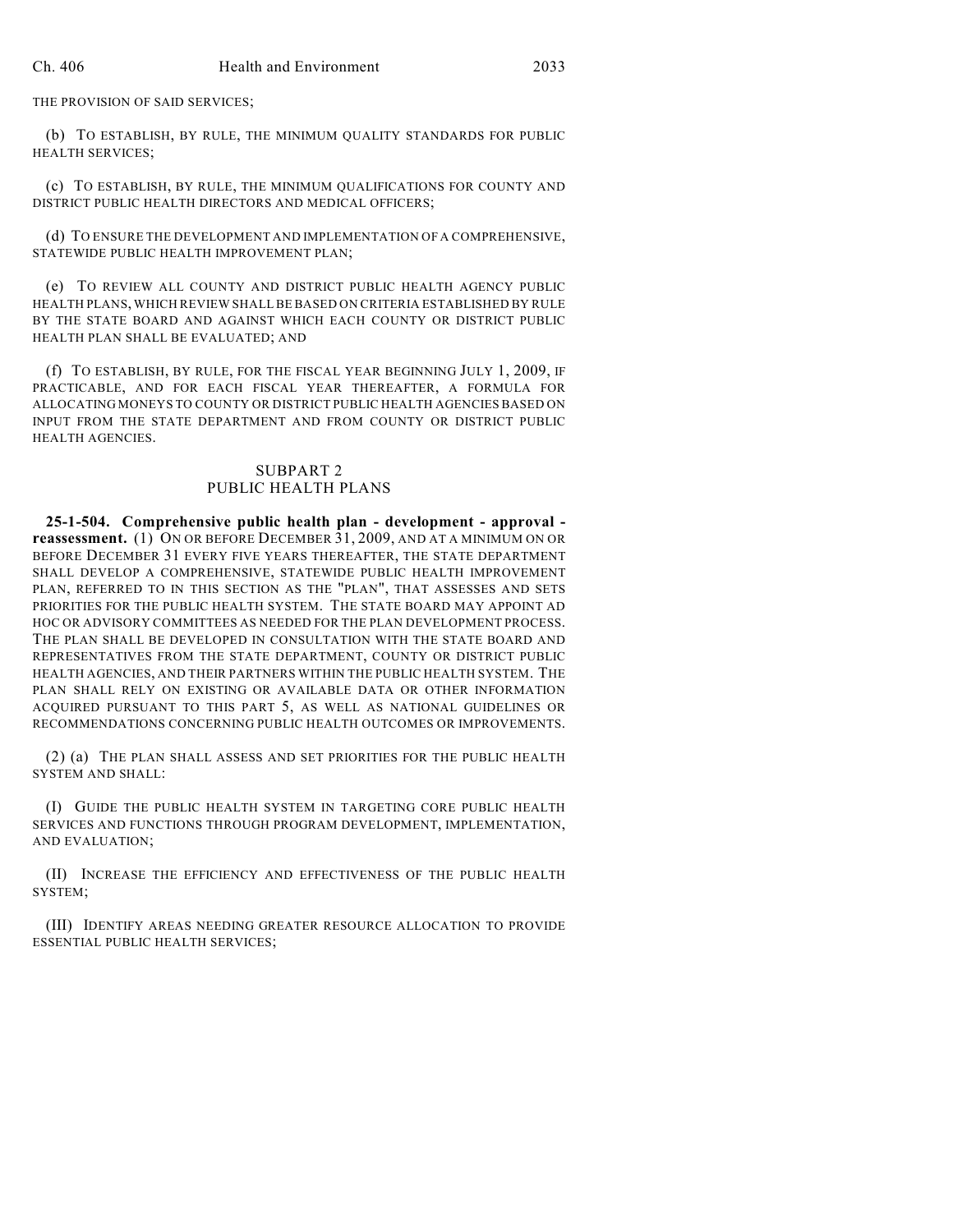(IV) INCORPORATE, TO THE EXTENT POSSIBLE, GOALS AND PRIORITIES OF PUBLIC HEALTH PLANS DEVELOPED BY COUNTY OR DISTRICT PUBLIC HEALTH AGENCIES; AND

(V) CONSIDER AVAILABLE RESOURCES, INCLUDING BUT NOT LIMITED TO STATE AND LOCAL FUNDING, AND BE SUBJECT TO MODIFICATION BASED ON ACTUAL SUBSEQUENT ALLOCATIONS.

(b) THE PLAN SHALL INCLUDE OR ADDRESS AT A MINIMUM THE FOLLOWING ELEMENTS:

(I) CORE PUBLIC HEALTH SERVICES AND STANDARDS FOR COUNTY AND DISTRICT PUBLIC HEALTH AGENCIES;

(II) RECOMMENDATIONS FOR LEGISLATIVE OR REGULATORY ACTION, INCLUDING BUT NOT LIMITED TO UPDATING PUBLIC HEALTH LAWS, ELIMINATING OBSOLETE STATUTORY LANGUAGE, AND ESTABLISHING AN EFFECTIVE AND COMPREHENSIVE STATE AND LOCAL PUBLIC HEALTH INFRASTRUCTURE;

(III) IDENTIFICATION AND QUANTIFICATION OF EXISTING PUBLIC HEALTH PROBLEMS, DISPARITIES, OR THREATS AT THE STATE AND COUNTY LEVELS;

(IV) IDENTIFICATION OF EXISTING PUBLIC HEALTH RESOURCES AT THE STATE AND LOCAL LEVELS;

(V) DECLARATION OF THE GOALS OF THE PLAN;

(VI) IDENTIFICATION OF SPECIFIC RECOMMENDATIONS FOR MEETING THESE GOALS;

(VII) DEVELOPMENT OF PUBLIC AND ENVIRONMENTAL HEALTH INFRASTRUCTURE THAT SUPPORTS CORE PUBLIC HEALTH FUNCTIONS AND ESSENTIAL PUBLIC HEALTH SERVICES AT THE STATE AND LOCAL LEVELS;

(VIII) EXPLANATION OF THE PRIORITIZATION OF ONE OR MORE CONDITIONS OF PUBLIC HEALTH IMPORTANCE;

(IX) DETAILED DESCRIPTION OF STRATEGIES TO DEVELOP AND PROMOTE CULTURALLY AND LINGUISTICALLY APPROPRIATE SERVICES;

(X) DEVELOPMENT, EVALUATION, AND MAINTENANCE OF, AND IMPROVEMENTS TO, AN INFORMATION INFRASTRUCTURE THAT SUPPORTS ESSENTIAL PUBLIC HEALTH SERVICES;

(XI) DETAILED DESCRIPTION OF THE PROGRAMS AND ACTIVITIES THAT WILL BE PURSUED TO ADDRESS EXISTING PUBLIC AND ENVIRONMENTAL HEALTH PROBLEMS, DISPARITIES, OR THREATS;

(XII) DETAILED DESCRIPTION OF HOW PUBLIC HEALTH SERVICES WILL BE INTEGRATED AND PUBLIC HEALTH RESOURCES SHARED TO OPTIMIZE EFFICIENCY AND EFFECTIVENESS OF THE PUBLIC HEALTH SYSTEM;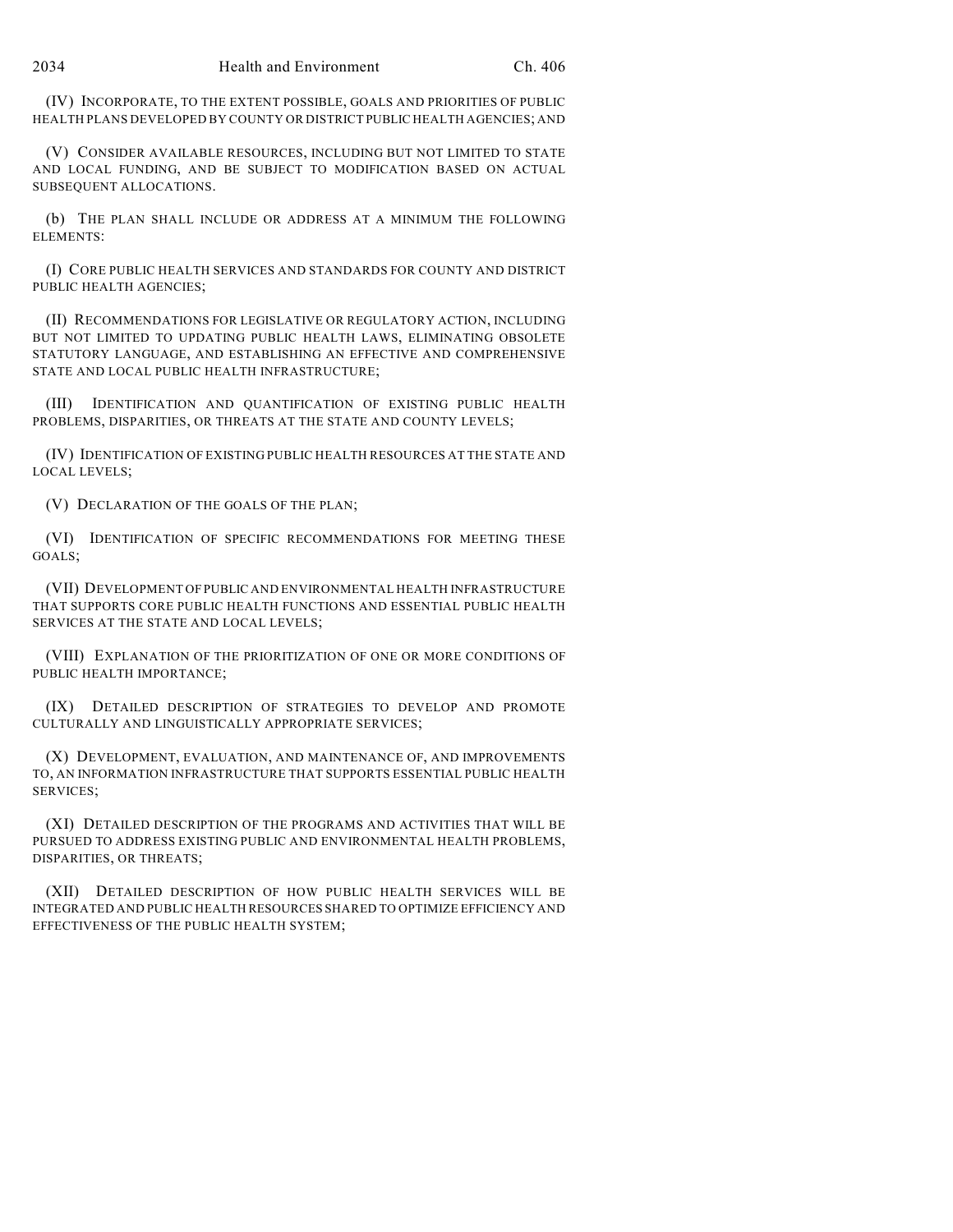(XIII) DETAILED DESCRIPTION OF HOW THE PLAN WILL SUPPORT COUNTY OR DISTRICT PUBLIC HEALTH AGENCIES IN ACHIEVING THE GOALS OF THEIR COUNTY OR DISTRICT PUBLIC HEALTH PLANS;

(XIV) ESTIMATION OF COSTS OF IMPLEMENTING THE PLAN;

(XV) A TIMELINE FOR IMPLEMENTING VARIOUS ELEMENTS OF THE PLAN;

(XVI) A STRATEGY FOR COORDINATING SERVICE DELIVERY WITHIN THE PUBLIC HEALTH SYSTEM; AND

(XVII) MEASURABLE INDICATORS OF EFFECTIVENESS AND SUCCESSES.

(c) THE PLAN, INCLUDING CORE PUBLIC HEALTH SERVICES AND STANDARDS, SHALL PROSPECTIVELY COVER UP TO FIVE YEARS, SUBJECT TO ANNUAL REVISIONS AND THE IMPLEMENTATION SCHEDULE ESTABLISHED BY THE STATE BOARD.

(3) THE STATE DEPARTMENT SHALL MAKE THE PLAN AVAILABLE TO THE GOVERNOR, THE GENERAL ASSEMBLY, THE STATE BOARD, COUNTY AND DISTRICT PUBLIC HEALTH AGENCIES, AND OTHER PARTNERS.

(4) THE STATE DEPARTMENT IS AUTHORIZED TO SOLICIT AND ACCEPT ANY GIFTS, GRANTS, OR DONATIONS TO PAY FOR THE DEVELOPMENT OF THE PLAN. ANY MONEYS RECEIVED PURSUANT TO THIS SUBSECTION (4) SHALL BE TRANSMITTED TO THE STATE TREASURER, WHO SHALL CREDIT THE SAME TO THE COMPREHENSIVE PUBLIC HEALTH PLAN CASH FUND, WHICH IS HEREBY CREATED AND REFERRED TO IN THIS SUBSECTION (4) AS THE "FUND". ANY INTEREST DERIVED FROM THE DEPOSIT AND INVESTMENT OF MONEYS IN THE FUND SHALL BE CREDITED TO THE FUND. ANY UNEXPENDED AND UNENCUMBERED MONEYS REMAINING IN THE FUND AT THE END OF ANY FISCAL YEAR SHALL REMAIN IN THE FUND AND SHALL NOT BE CREDITED OR TRANSFERRED TO THE GENERAL FUND OR ANOTHER FUND. MONEYS IN THE FUND MAY BE EXPENDED BY THE STATE DEPARTMENT, SUBJECT TO ANNUAL APPROPRIATION BY THE GENERAL ASSEMBLY, FOR THE DEVELOPMENT OF THE PLAN DESCRIBED IN THIS SECTION.

(5) IF THE MONEYS RECEIVED BY THE STATE DEPARTMENT THROUGH GIFTS, GRANTS, AND DONATIONS ARE INSUFFICIENT TO COVER THE DIRECT AND INDIRECT COSTS OF COMPLYING WITH THE PROVISIONS OF SECTION 25-1-503 AND THIS SECTION, THE STATE DEPARTMENT SHALL NOT BE REQUIRED TO IMPLEMENT THE PROVISIONS OF SAID SECTIONS.

**25-1-505. County and district public health plans - approval.** (1) AS SOON AS PRACTICABLE AFTER THE APPROVAL OF EACH COMPREHENSIVE, STATEWIDE PUBLIC HEALTH IMPROVEMENT PLAN PURSUANT TO SECTION 25-1-504, EACH COUNTY OR DISTRICT PUBLIC HEALTH AGENCY SHALL PREPARE A COUNTY OR DISTRICT PUBLIC HEALTH PLAN, REFERRED TO IN THIS SECTION AS THE "LOCAL PLAN". EACH LOCAL PLAN SHALL NOT BE INCONSISTENT WITH THE COMPREHENSIVE, STATEWIDE PUBLIC HEALTH IMPROVEMENT PLAN REQUIRED UNDER SECTION 25-1-504.

(2) EACH LOCAL PLAN SHALL, AT A MINIMUM: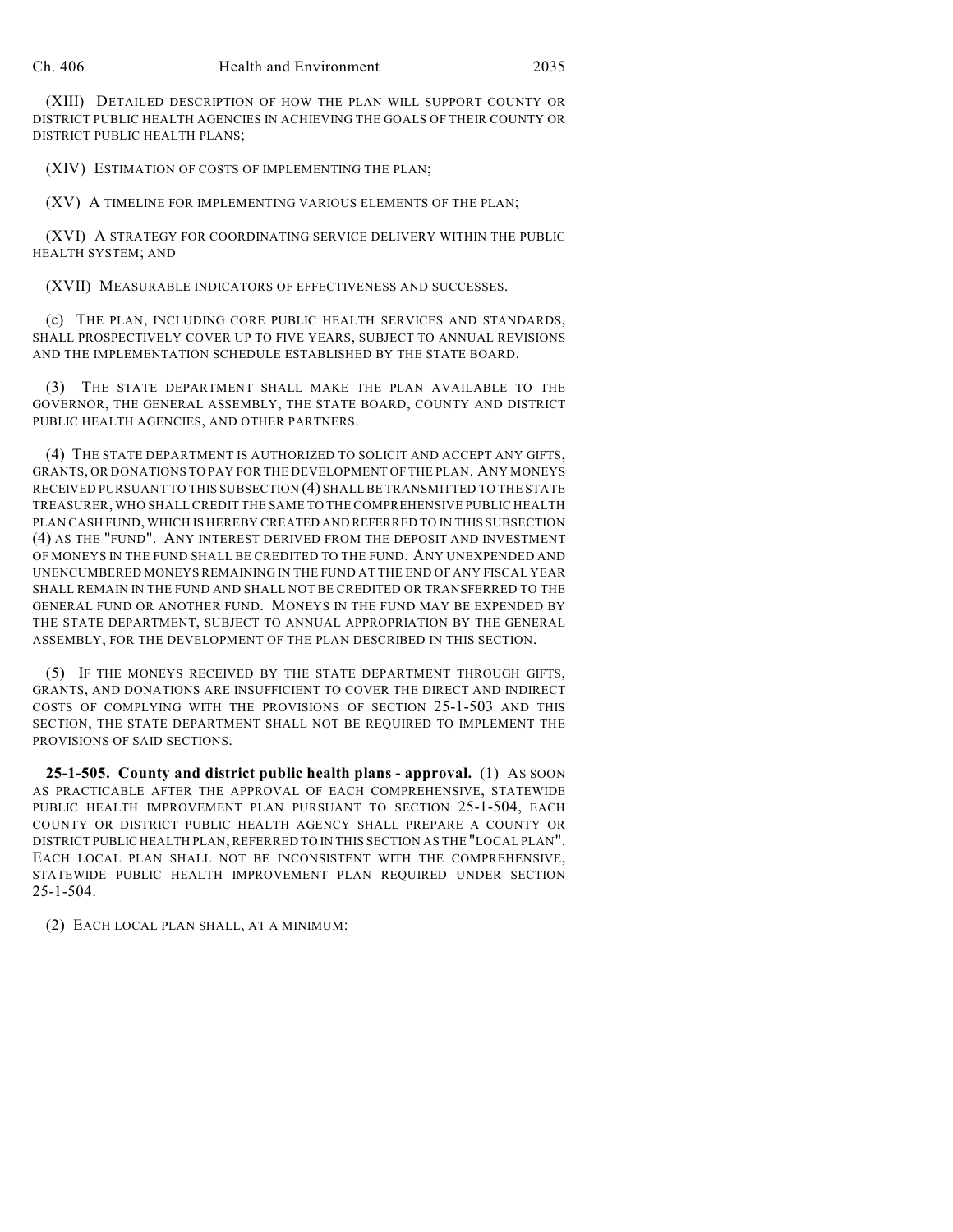(a) EXAMINE DATA ABOUT HEALTH STATUS AND RISK FACTORS IN THE LOCAL COMMUNITY;

(b) ASSESS THE CAPACITY AND PERFORMANCE OF THE COUNTY OR DISTRICT PUBLIC HEALTH SYSTEM;

(c) IDENTIFY GOALS AND STRATEGIES FOR IMPROVING THE HEALTH OF THE LOCAL COMMUNITY;

(d) DESCRIBE HOW REPRESENTATIVES OF THE LOCAL COMMUNITY DEVELOP AND IMPLEMENT THE LOCAL PLAN;

(e) ADDRESS HOW COUNTY OR DISTRICT PUBLIC HEALTH AGENCIES COORDINATE WITH THE STATE DEPARTMENT AND OTHERS WITHIN THE PUBLIC HEALTH SYSTEM TO ACCOMPLISH GOALS AND PRIORITIES IDENTIFIED IN THE COMPREHENSIVE, STATEWIDE PUBLIC HEALTH IMPROVEMENT PLAN; AND

(f) IDENTIFY FINANCIAL RESOURCES AVAILABLE TO MEET IDENTIFIED PUBLIC HEALTH NEEDS AND TO MEET REQUIREMENTS FOR THE PROVISION OF CORE PUBLIC HEALTH SERVICES.

(3) SUBJECT TO AVAILABLE APPROPRIATIONS, THE STATE DEPARTMENT SHALL ENCOURAGE AND PROVIDE TECHNICAL ASSISTANCE TO COUNTY OR DISTRICT PUBLIC HEALTH AGENCIES THAT REQUEST SUCH ASSISTANCE AND OTHERWISE WORK WITH COUNTY OR DISTRICT PUBLIC HEALTH AGENCIES TO GENERATE THEIR LOCAL PLANS.

### SUBPART 3 COUNTY OR DISTRICT PUBLIC HEALTH AGENCIES

**25-1-506. County or district public health agency - repeal.** (1) **[Formerly** EACH COUNTY, BY RESOLUTION OF ITS BOARD OF COUNTY COMMISSIONERS, SHALL ESTABLISH AND MAINTAIN A COUNTY PUBLIC HEALTH AGENCY OR SHALL PARTICIPATE IN A DISTRICT PUBLIC HEALTH AGENCY. ANY TWO OR MORE CONTIGUOUS COUNTIES, BY RESOLUTIONS OF THE BOARDS OF COUNTY COMMISSIONERS OF THE RESPECTIVE COUNTIES, MAY ESTABLISH AND MAINTAIN A DISTRICT PUBLIC HEALTH AGENCY. AN AGENCY SHALL CONSIST OF A COUNTY OR DISTRICT BOARD OF HEALTH, A PUBLIC HEALTH DIRECTOR, AND ALL OTHER PERSONNEL EMPLOYED OR RETAINED UNDER THE PROVISIONS OF THIS SUBPART 3.

(2) **[Formerly 25-1-504]** (a) (I) THE JURISDICTION OF ANY AGENCY SHALL EXTEND OVER ALL UNINCORPORATED AREAS AND OVER ALL MUNICIPAL CORPORATIONS WITHIN THE TERRITORIAL LIMITS OF THE COUNTY OR THE COUNTIES COMPRISING THE DISTRICT, BUT NOT OVER THE TERRITORY OF ANY MUNICIPAL CORPORATION THAT MAINTAINS ITS OWN PUBLIC HEALTH AGENCY. IF THE COUNTY HAS A COUNTY PUBLIC HEALTH AGENCY OR A DISTRICT BOARD OF HEALTH AND IF THE COUNTY IS WITHIN A DISTRICT PUBLIC HEALTH AGENCY, ANY MUNICIPAL CORPORATION NOT OTHERWISE WITHIN THE JURISDICTION OF AN AGENCY, BY AGREEMENT OF ITS CITY COUNCIL, BOARD OF TRUSTEES OR OTHER GOVERNING BODY, AND THE BOARD OF COUNTY COMMISSIONERS OF THE COUNTY WHEREIN THE MUNICIPAL CORPORATION IS SITUATED MAY MERGE ITS DEPARTMENT WITH THE COUNTY OR DISTRICT PUBLIC HEALTH AGENCY.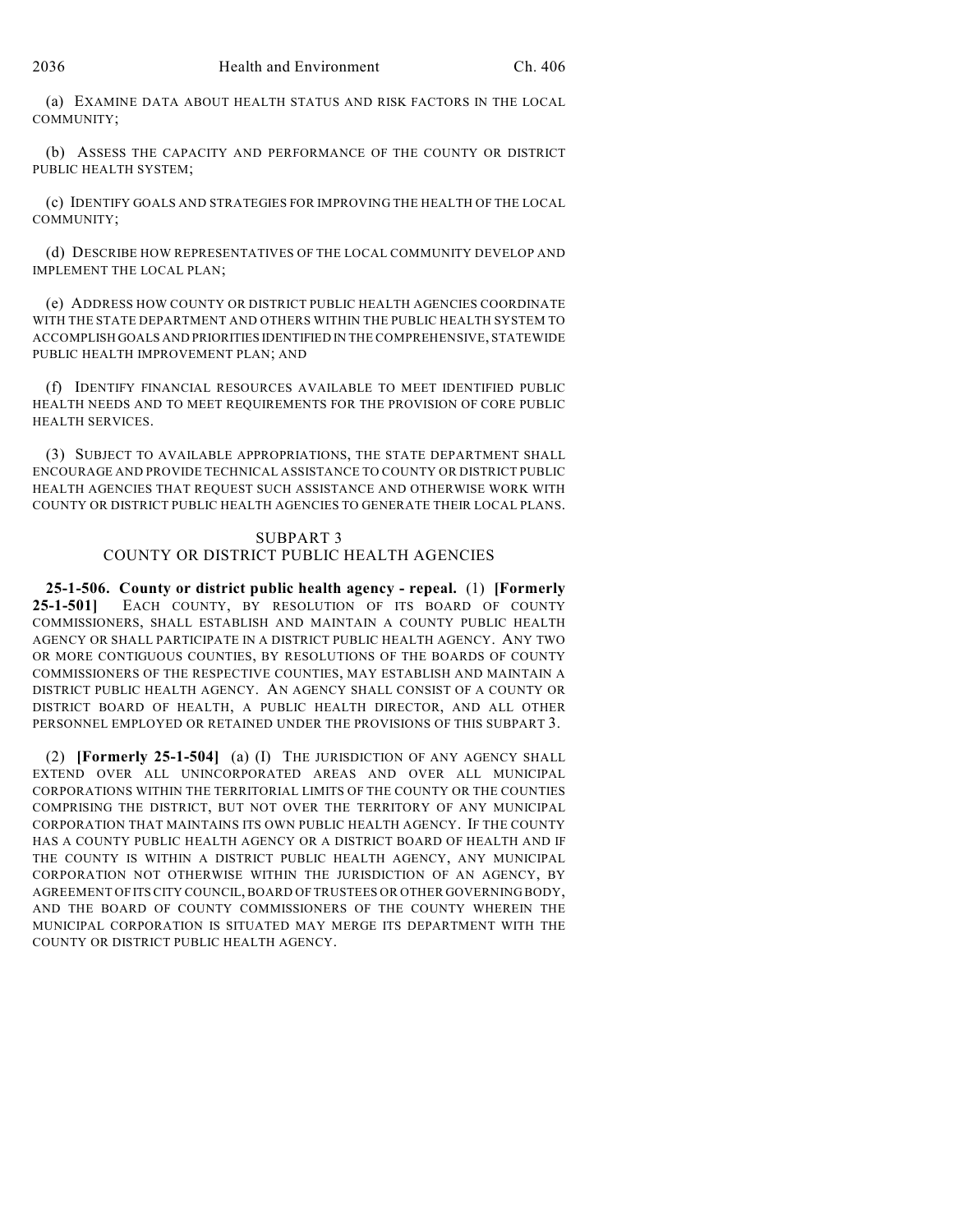#### Ch. 406 Health and Environment 2037

(II) IN THE EVENT OF A MERGER BETWEEN A HEALTH DEPARTMENT OF A MUNICIPAL CORPORATION WITH A COUNTY OR DISTRICT PUBLIC HEALTH AGENCY, THE AGREEMENT OF MERGER, AMONG OTHER THINGS, SHALL PROVIDE THAT A MEMBER OR MEMBERS OF THE COUNTY OR DISTRICT BOARD OF HEALTH, AS IS SPECIFIED IN THE AGREEMENT, SHALL BE APPOINTED BY THE CITY COUNCIL OR BOARD OF TRUSTEES OF THE MUNICIPAL CORPORATION RATHER THAN AS PROVIDED IN THIS SECTION. THE CITY COUNCIL OR BOARD OF TRUSTEES SHALL APPOINT THE NUMBER OF MEMBERS SPECIFIED IN THE AGREEMENT OF MERGER, AND THE REMAINING MEMBERS SHALL BE APPOINTED AS PROVIDED IN THIS SECTION.

(III) THE BOARD OF COUNTY COMMISSIONERS, IN ORDER TO GIVE THE MUNICIPAL CORPORATION REPRESENTATION ON A COUNTY BOARD OF HEALTH PREVIOUSLY ESTABLISHED, MAY DECLARE VACANCIES IN THE COUNTY BOARD OF HEALTH AND PERMIT THE VACANCIES TO BE FILLED BY THE CITY COUNCIL OR BOARD OF TRUSTEES OF THE MUNICIPAL CORPORATION.

(b) ALL COUNTY OR DISTRICT BOARDS OF HEALTH EXISTING WITHIN THE COUNTY OR DISTRICT SHALL BE DISSOLVED UPON THE ORGANIZATION OF A COUNTY OR DISTRICT PUBLIC HEALTH AGENCY UNDER THE PROVISIONS OF THIS PART 5 OR UPON THE ACCEPTANCE OF A COUNTY INTO A DISTRICT ALREADY ESTABLISHED.

(c) IN THE EVENT OF THE DISSOLUTION OF ANY COUNTY OR DISTRICT PUBLIC HEALTH AGENCY, OR THE WITHDRAWAL OF A COUNTY FROM AN ESTABLISHED DISTRICT, THE WITHDRAWAL OF A MUNICIPAL CORPORATION THAT HAS VOLUNTARILY MERGED ITS HEALTH DEPARTMENT OR AGENCY WITH A COUNTY OR DISTRICT PUBLIC HEALTH AGENCY, LOCAL BOARDS OF HEALTH SHALL BE REESTABLISHED UNDER THE PROVISIONS OF THIS PART 5 AND ASSUME THE POWERS AND DUTIES CONFERRED UPON SUCH LOCAL BOARDS.

(3) (a) SUBJECT TO AVAILABLE APPROPRIATIONS, AN AGENCY SHALL PROVIDE OR ARRANGE FOR THE PROVISIONS OF SERVICES NECESSARY TO CARRY OUT THE PUBLIC HEALTH LAWS AND RULES OF THE STATE BOARD, THE WATER QUALITY CONTROL COMMISSION, THE AIR QUALITY CONTROL COMMISSION, AND THE SOLID AND HAZARDOUS WASTE COMMISSION ACCORDING TO THE SPECIFIC NEEDS AND RESOURCES AVAILABLE WITHIN THE COMMUNITY AS DETERMINED BY THE COUNTY OR DISTRICT BOARD OF HEALTH OR THE BOARD OF COUNTY COMMISSIONERS AND AS SET OUT IN BOTH THE COMPREHENSIVE, STATEWIDE PUBLIC HEALTH IMPROVEMENT PLAN DEVELOPED PURSUANT TO SECTION 25-1-504 AND THE COUNTY OR DISTRICT PUBLIC HEALTH PLAN DEVELOPED PURSUANT TO SECTION 25-1-505.

(b) IN ADDITION TO OTHER POWERS AND DUTIES, AN AGENCY SHALL HAVE THE FOLLOWING DUTIES:

(I) TO COMPLETE A COMMUNITY HEALTH ASSESSMENT AND TO CREATE THE COUNTY OR DISTRICT PUBLIC HEALTH PLAN AT LEAST EVERY FIVE YEARS UNDER THE DIRECTION OF THE COUNTY OR DISTRICT BOARD AND TO SUBMIT THE PLAN TO THE COUNTY OR DISTRICT BOARD AND STATE BOARD FOR REVIEW;

(II) TO ADVISE THE COUNTY OR DISTRICT BOARD ON PUBLIC POLICY ISSUES NECESSARY TO PROTECT PUBLIC HEALTH AND THE ENVIRONMENT;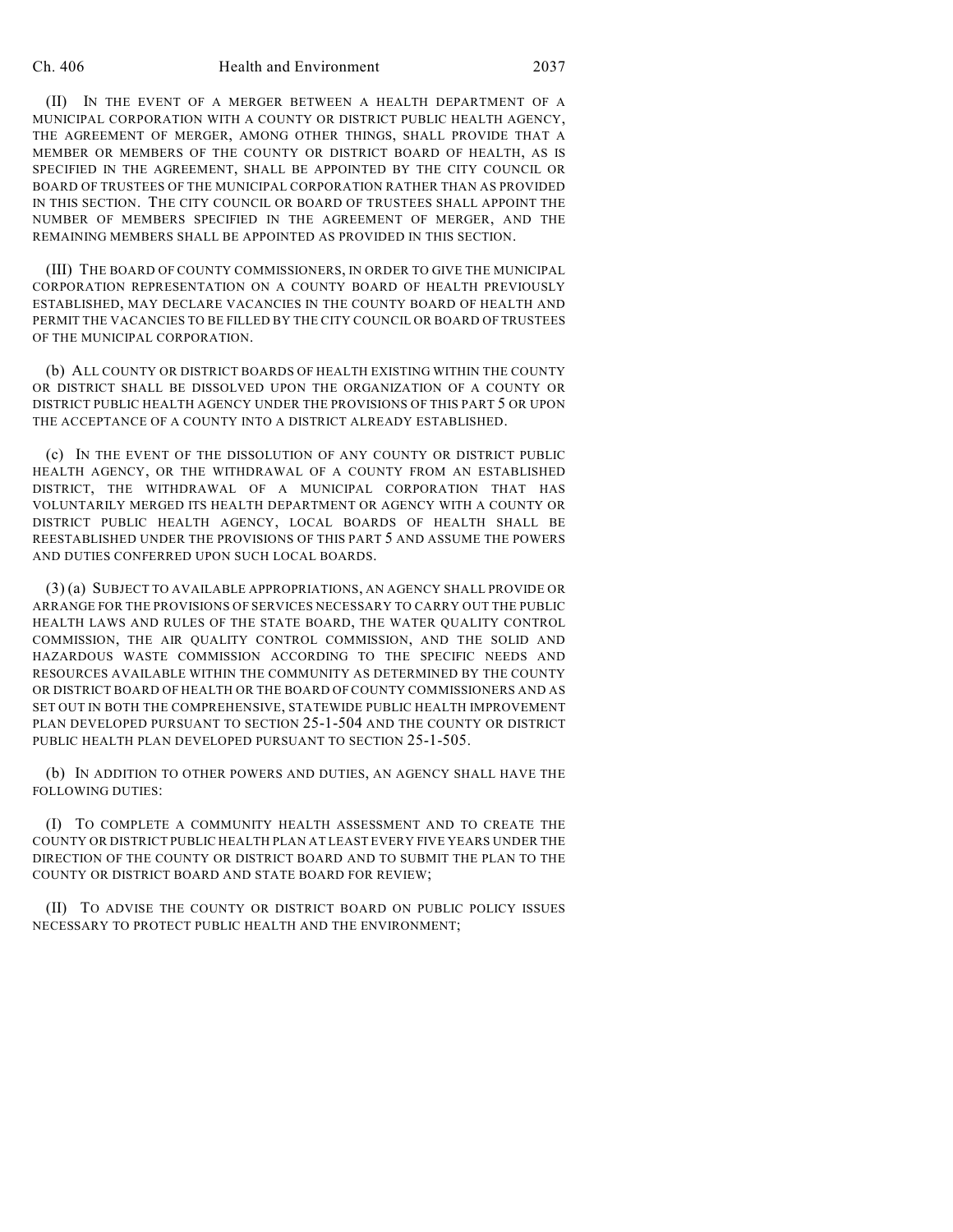(III) TO PROVIDE OR ARRANGE FOR THE PROVISION OF QUALITY, CORE PUBLIC HEALTH SERVICES DEEMED ESSENTIAL BY THE STATE BOARD AND THE COMPREHENSIVE, STATEWIDE PUBLIC HEALTH IMPROVEMENT PLAN; EXCEPT THAT THE AGENCY SHALL BE DEEMED TO HAVE MET THIS REQUIREMENT IF THE AGENCY CAN DEMONSTRATE TO THE COUNTY OR DISTRICT BOARD THAT OTHER PROVIDERS OFFER CORE PUBLIC HEALTH SERVICES THAT ARE SUFFICIENT TO MEET THE LOCAL NEEDS AS DETERMINED BY THE PLAN;

(IV) TO THE EXTENT AUTHORIZED BY THE PROVISIONS OF THIS TITLE OR ARTICLE 20 OF TITLE 30, C.R.S., TO ADMINISTER AND ENFORCE THE LAWS PERTAINING TO:

(A) PUBLIC HEALTH, AIR POLLUTION, SOLID AND HAZARDOUS WASTE, AND WATER QUALITY;

(B) VITAL STATISTICS; AND

(C) THE ORDERS, RULES, AND STANDARDS OF THE STATE BOARD AND ANY OTHER **TYPE 1** AGENCY CREATED PURSUANT TO THE PROVISIONS OF THIS TITLE;

(V) TO INVESTIGATE AND CONTROL THE CAUSES OF EPIDEMIC OR COMMUNICABLE DISEASES AND CONDITIONS AFFECTING PUBLIC HEALTH;

(VI) TO ESTABLISH, MAINTAIN, AND ENFORCE ISOLATION AND QUARANTINE, AND IN PURSUANCE THEREOF, AND FOR THIS PURPOSE ONLY, TO EXERCISE PHYSICAL CONTROL OVER PROPERTY AND OVER THE PERSONS OF THE PEOPLE WITHIN THE JURISDICTION OF THE AGENCY AS THE AGENCY MAY FIND NECESSARY FOR THE PROTECTION OF THE PUBLIC HEALTH:

(VII) TO CLOSE SCHOOLS AND PUBLIC PLACES AND TO PROHIBIT GATHERINGS OF PEOPLE WHEN NECESSARY TO PROTECT PUBLIC HEALTH;

(VIII) TO INVESTIGATE AND ABATE NUISANCES WHEN NECESSARY IN ORDER TO ELIMINATE SOURCES OF EPIDEMIC OR COMMUNICABLE DISEASES AND CONDITIONS AFFECTING PUBLIC HEALTH;

(IX) TO ESTABLISH, MAINTAIN, OR MAKE AVAILABLE CHEMICAL, BACTERIOLOGICAL, AND BIOLOGICAL LABORATORIES, AND TO CONDUCT SUCH LABORATORY INVESTIGATIONS AND EXAMINATIONS AS IT MAY DEEM NECESSARY OR PROPER FOR THE PROTECTION OF THE PUBLIC HEALTH;

(X) TO PURCHASE AND DISTRIBUTE TO LICENSED PHYSICIANS AND VETERINARIANS, WITH OR WITHOUT CHARGE, AS THE COUNTY OR DISTRICT BOARD MAY DETERMINE UPON CONSIDERATIONS OF EMERGENCY OR NEED, APPROVED BIOLOGICAL OR THERAPEUTIC PRODUCTS NECESSARY FOR THE PROTECTION OF PUBLIC HEALTH;

(XI) TO INITIATE AND CARRY OUT HEALTH PROGRAMS CONSISTENT WITH STATE LAW THAT ARE NECESSARY OR DESIRABLE BY THE COUNTY OR DISTRICT BOARD TO PROTECT PUBLIC HEALTH AND THE ENVIRONMENT;

(XII) TO COLLECT, COMPILE, AND TABULATE REPORTS OF MARRIAGES,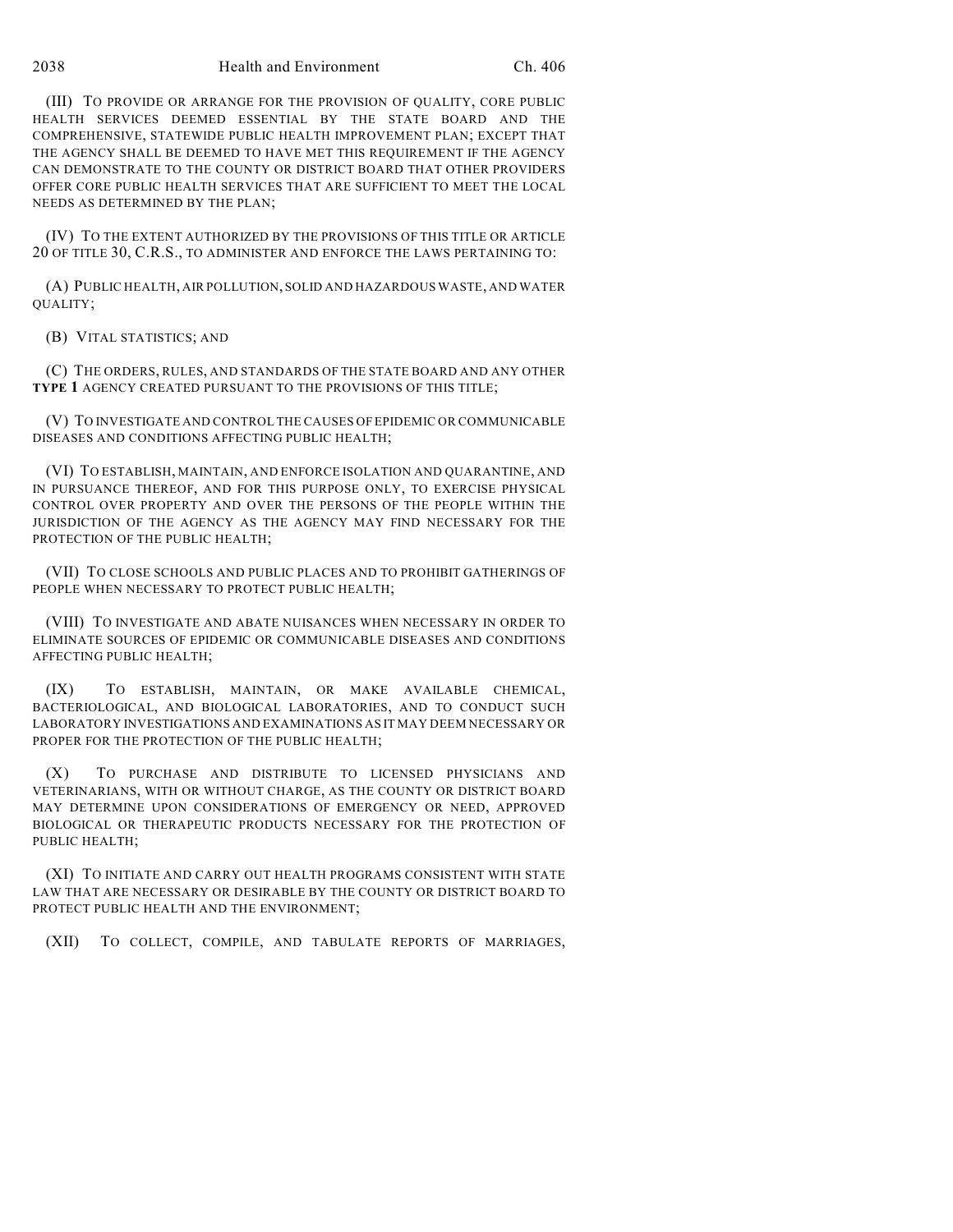DISSOLUTIONS OF MARRIAGE, AND DECLARATIONS OF INVALIDITY OF MARRIAGE, BIRTHS, DEATHS, AND MORBIDITY, AND TO REQUIRE ANY PERSON HAVING INFORMATION WITH REGARD TO THE SAME TO MAKE SUCH REPORTS AND SUBMIT SUCH INFORMATION AS IS REQUIRED BY LAW OR THE RULES OF THE STATE BOARD;

(XIII) TO MAKE NECESSARY SANITATION AND HEALTH INVESTIGATIONS AND INSPECTIONS, ON ITS OWN INITIATIVE OR IN COOPERATION WITH THE STATE DEPARTMENT, FOR MATTERS AFFECTING PUBLIC HEALTH THAT ARE WITHIN THE JURISDICTION AND CONTROL OF THE AGENCY; AND

(XIV) TO COLLABORATE WITH THE STATE DEPARTMENT AND THE STATE BOARD IN ALL MATTERS PERTAINING TO PUBLIC HEALTH, WITH THE WATER QUALITY CONTROL COMMISSION IN ALL MATTERS PERTAINING TO WATER QUALITY, THE AIR QUALITY CONTROL COMMISSION, AND THE DIVISION OF ADMINISTRATION OF THE STATE DEPARTMENT IN ALL MATTERS PERTAINING TO AIR POLLUTION, AND WITH THE SOLID AND HAZARDOUS WASTE COMMISSION IN ALL MATTERS PERTAINING TO SOLID AND HAZARDOUS WASTE.

(c) IF A COUNTY OR DISTRICT BOARD OF HEALTH DOES NOT RECEIVE SUFFICIENT APPROPRIATIONS TO FULFILL ALL THE DUTIES DESCRIBED IN PARAGRAPH (b) OF THIS SUBSECTION (3), THE COUNTY OR DISTRICT BOARD SHALL SET PRIORITIES FOR FULFILLING THE DUTIES AND SHALL INCLUDE THE LIST OF PRIORITIES IN ITS COUNTY OR DISTRICT PUBLIC HEALTH PLAN SUBMITTED PURSUANT TO SECTION 25-1-505.

(4) (a) UNTIL THE TIME THAT AN AGENCY IS ESTABLISHED PURSUANT TO THIS SECTION, A COUNTY, DISTRICT, OR REGIONAL HEALTH DEPARTMENT ESTABLISHED AS OF JULY 1, 2008, SHALL CONTINUE TO OPERATE AND SHALL HAVE THE POWERS AND DUTIES IMPOSED BY LAW AS IT EXISTED PRIOR TO JULY 1, 2008.

(b) THIS SUBSECTION (4) IS REPEALED, EFFECTIVE JULY 1, 2009.

**25-1-507. [Formerly 25-1-609] Municipal board of health.** EXCEPT AS OTHERWISE PROVIDED BY LAW, THE MAYOR AND COUNCIL OF EACH INCORPORATED TOWN OR CITY, WHETHER INCORPORATED UNDER GENERAL STATUTES OR SPECIAL CHARTER IN THIS STATE, MAY ESTABLISH A MUNICIPAL PUBLIC HEALTH AGENCY AND APPOINT A MUNICIPAL BOARD OF HEALTH. IF APPOINTED, THE MUNICIPAL BOARD OF HEALTH SHALL HAVE ALL THE POWERS AND RESPONSIBILITIES AND PERFORM ALL THE DUTIES OF A COUNTY OR DISTRICT BOARD OF HEALTH AS PROVIDED IN THIS PART 5 WITHIN THE LIMITS OF THE RESPECTIVE CITY OR TOWN OF WHICH THEY ARE THE OFFICERS.

**25-1-508. [Formerly 25-1-502] County or district boards of public health public health directors - repeal.** (1) WITHIN NINETY DAYS AFTER THE ADOPTION OF A RESOLUTION TO ESTABLISH AND MAINTAIN A COUNTY PUBLIC HEALTH AGENCY OR TO PARTICIPATE IN A DISTRICT PUBLIC HEALTH AGENCY, THE RESPECTIVE BOARD OF COUNTY COMMISSIONERS SHALL PROCEED TO ORGANIZE THE AGENCY BY THE APPOINTMENT OF A COUNTY OR DISTRICT BOARD OF HEALTH, REFERRED TO IN THIS PART 5 AS A "COUNTY OR DISTRICT BOARD".

(2) (a) (I) EACH COUNTY BOARD OF HEALTH SHALL CONSIST OF AT LEAST FIVE MEMBERS TO BE APPOINTED BY THE BOARD OF COUNTY COMMISSIONERS FOR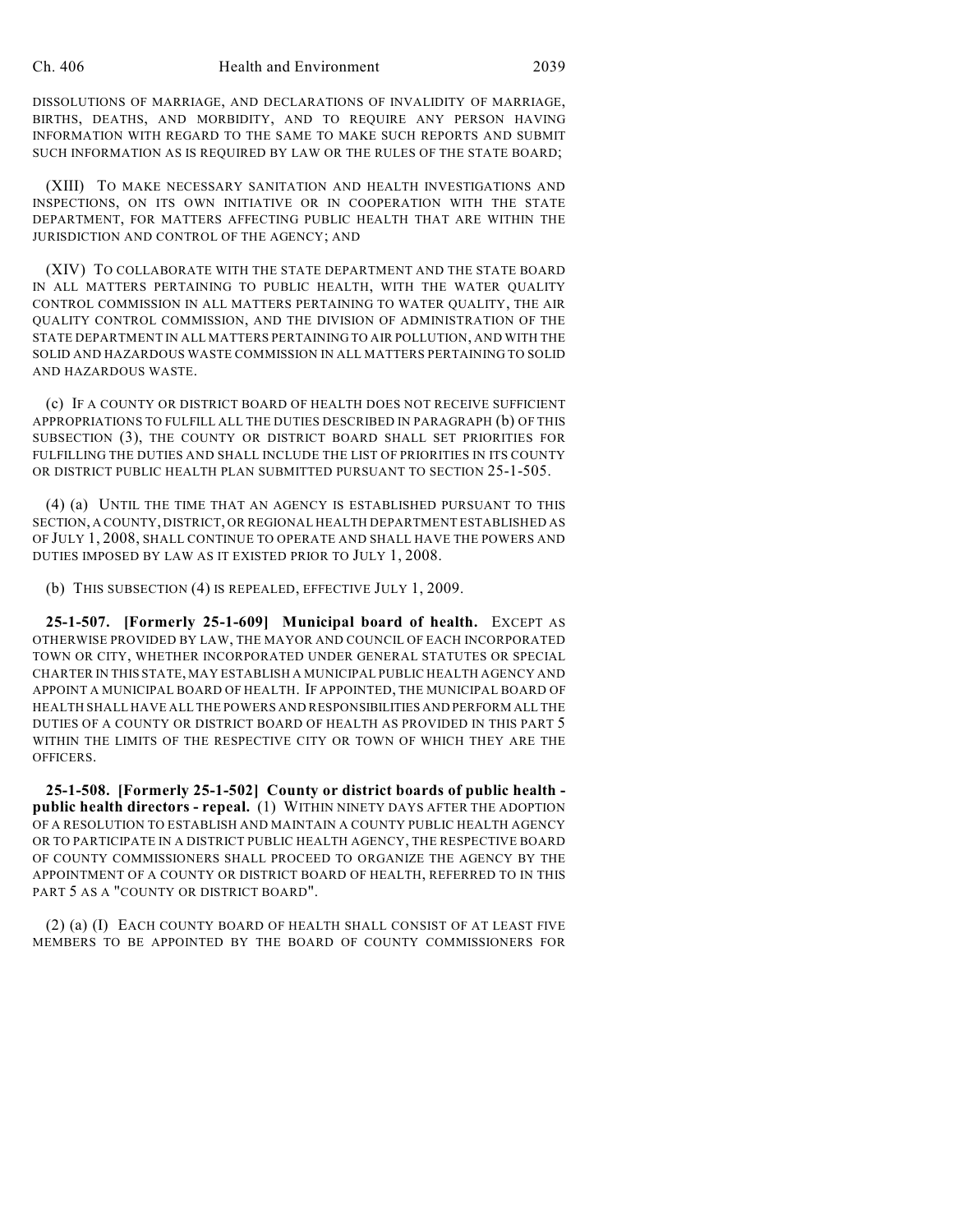FIVE-YEAR TERMS; EXCEPT THAT THE BOARD OF COUNTY COMMISSIONERS SHALL STAGGER THE TERMS OF THE INITIAL APPOINTMENTS. THEREAFTER, FULL-TERM APPOINTMENTS SHALL BE FOR FIVE YEARS.

(II) NOTWITHSTANDING THE PROVISIONS OF SUBPARAGRAPH (I) OF THIS PARAGRAPH (a), A COUNTY WITH A POPULATION OF LESS THAN ONE HUNDRED THOUSAND PEOPLE MAY HAVE A COUNTY BOARD OF HEALTH THAT CONSISTS OF AT LEAST THREE MEMBERS TO BE APPOINTED BY THE BOARD OF COUNTY COMMISSIONERS FOR FIVE-YEAR TERMS; EXCEPT THAT THE BOARD OF COUNTY COMMISSIONERS SHALL STAGGER THE TERMS OF THE INITIAL APPOINTMENTS. THEREAFTER, FULL-TERM APPOINTMENTS SHALL BE FOR FIVE YEARS.

(b) EACH MEMBER OF THE COUNTY BOARD OF HEALTH SHALL BE A RESIDENT OF THE COUNTY IN WHICH THE COUNTY AGENCY IS LOCATED. APPOINTMENTS SHALL BE MADE TO THE BOARD SO THAT NO BUSINESS OR PROFESSIONAL GROUP OR GOVERNMENTAL ENTITY SHALL CONSTITUTE A MAJORITY OF THE BOARD. ANY VACANCY ON THE BOARD SHALL BE FILLED IN THE SAME MANNER AS FULL-TERM APPOINTMENTS BY THE APPOINTMENT OF A QUALIFIED PERSON FOR THE UNEXPIRED TERM.

(c) IN A COUNTY WITH A POPULATION OF LESS THAN ONE HUNDRED THOUSAND PEOPLE THAT, AS OF THE EFFECTIVE DATE OF THIS SECTION, DOES NOT HAVE A BOARD OF HEALTH THAT IS SEPARATE FROM THE BOARD OF COUNTY COMMISSIONERS, THE BOARD OF COUNTY COMMISSIONERS MAY DESIGNATE ITSELF AS THE COUNTY BOARD OF HEALTH AS OF JULY 1, 2008. THE TERMS OF THE MEMBERS OF THE COUNTY BOARD OF HEALTH SHALL COINCIDE WITH THEIR TERMS AS COMMISSIONERS. SUCH COUNTY BOARDS SHALL ASSUME ALL THE DUTIES OF APPOINTED COUNTY BOARDS.

(d) NOTWITHSTANDING THE PROVISIONS OF PARAGRAPHS (a) TO (c) OF THIS SUBSECTION (2), A COUNTY BOARD OF HEALTH IN A HOME-RULE COUNTY SHALL COMPLY WITH THE REQUIREMENTS OF ITS HOME-RULE CHARTER.

(3) (a) EACH DISTRICT BOARD OF HEALTH SHALL CONSIST OF A MINIMUM OF FIVE MEMBERS. THE MEMBERSHIP OF EACH DISTRICT BOARD OF HEALTH SHALL INCLUDE AT LEAST ONE REPRESENTATIVE FROM EACH COUNTY IN THE DISTRICT. THE MEMBERS OF THE BOARD SHALL BE APPOINTED BY AN APPOINTMENTS COMMITTEE COMPOSED OF ONE MEMBER OF EACH OF THE BOARDS OF COUNTY COMMISSIONERS OF THE COUNTIES COMPRISING THE DISTRICT. THE APPOINTMENTS COMMITTEE FOR EACH DISTRICT BOARD SHALL DESIGNATE THE NUMBER OF MEMBERS OF ITS DISTRICT BOARD AND SHALL ESTABLISH STAGGERED TERMS FOR THE INITIAL APPOINTMENTS. THEREAFTER, FULL-TERM APPOINTMENTS SHALL BE FOR FIVE YEARS.

(b) EACH MEMBER OF THE DISTRICT BOARD SHALL BE A RESIDENT OF ONE OF THE COUNTIES COMPRISING THE DISTRICT, AND THERE SHALL BE AT LEAST ONE MEMBER FROM EACH OF THE COUNTIES COMPRISING THE DISTRICT. APPOINTMENTS SHALL BE MADE TO THE DISTRICT BOARD SO THAT NO BUSINESS OR PROFESSIONAL GROUP OR GOVERNMENTAL ENTITY SHALL CONSTITUTE A MAJORITY OF THE DISTRICT BOARD. THE APPOINTMENTS COMMITTEE SHALL FILL ANY VACANCY ON THE DISTRICT BOARD BY THE APPOINTMENT OF A QUALIFIED PERSON FOR THE REMAINDER OF THE UNEXPIRED TERM.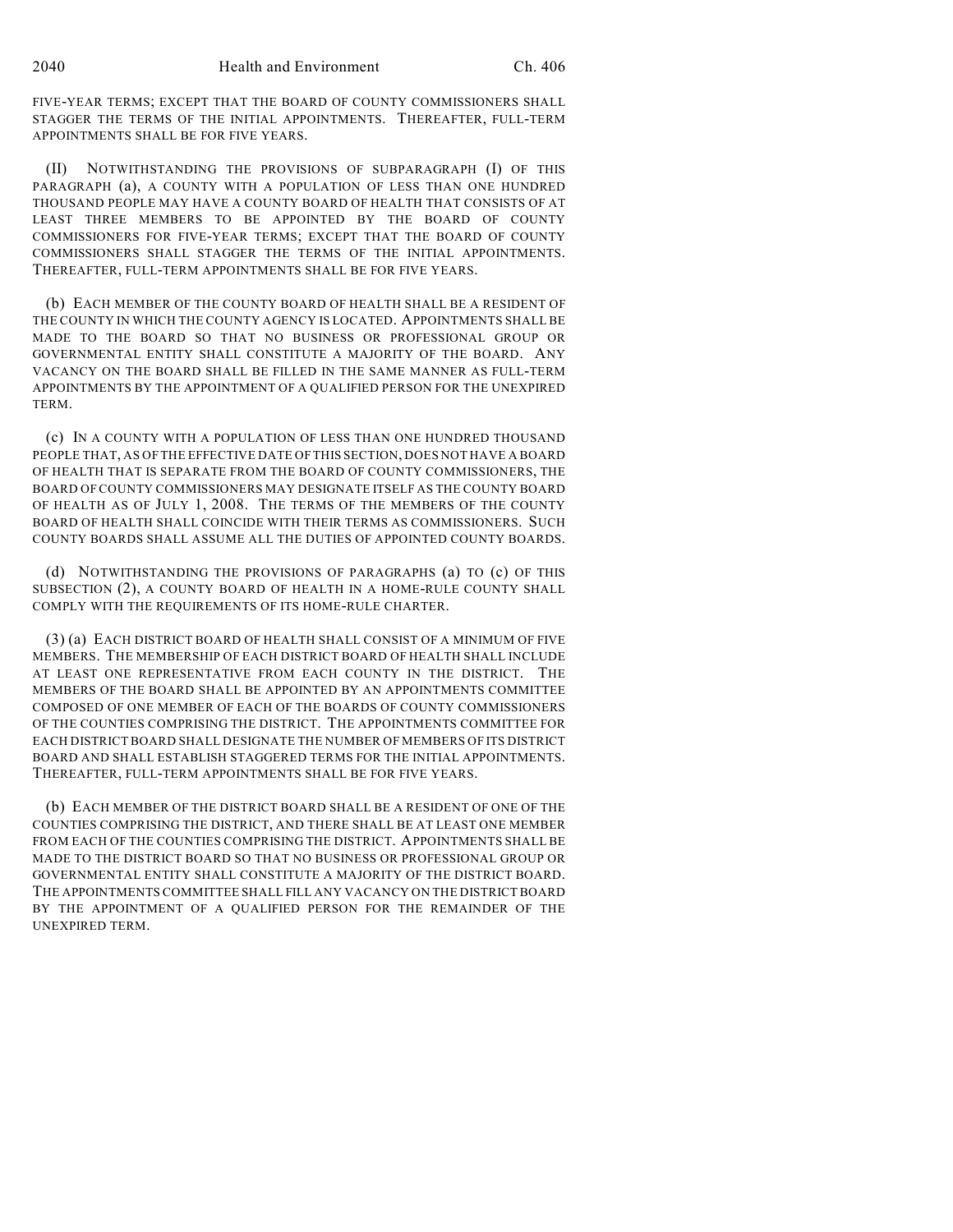(c) UPON ESTABLISHMENT OF A DISTRICT BOARD, ALL COUNTY BOARDS PREVIOUSLY EXISTING WITHIN THE COUNTY OR DISTRICT SHALL BE DISSOLVED. UPON THE ACCEPTANCE OF A NEW COUNTY INTO AN ESTABLISHED DISTRICT, THE COUNTY OR DISTRICT BOARD PREVIOUSLY EXISTING FOR THE COUNTY BEING ADDED SHALL BE DISSOLVED AND THE CHAIR OF THE PREVIOUS COUNTY OR DISTRICT BOARD OR THE CHAIR'S DESIGNEE SHALL REPRESENT THE NEW COUNTY ON THE DISTRICT BOARD UNTIL A NEW MEMBER IS APPOINTED BY THE APPOINTMENTS COMMITTEE.

(4) (a) A COUNTY OR DISTRICT BOARD, AT ITS ORGANIZATIONAL MEETING, SHALL ELECT FROM ITS MEMBERS A PRESIDENT AND OTHER OFFICERS AS IT SHALL DETERMINE. THE PUBLIC HEALTH DIRECTOR OF THE AGENCY, AT THE DISCRETION OF THE BOARD, MAY SERVE AS SECRETARY BUT SHALL NOT BE A MEMBER OF THE BOARD. ALL OFFICERS AND THE PUBLIC HEALTH DIRECTOR SHALL HOLD THEIR POSITIONS AT THE PLEASURE OF THE BOARD.

(b) (I) REGULAR MEETINGS OF A COUNTY OR DISTRICT BOARD SHALL BE HELD AT LEAST ONCE EVERY THREE MONTHS AT SUCH TIMES AS MAY BE ESTABLISHED BY RESOLUTION OF THE BOARD. SPECIAL MEETINGS OF A BOARD MAY BE CALLED BY THE PRESIDENT, BY THE PUBLIC HEALTH DIRECTOR, OR BY A MAJORITY OF THE MEMBERS OFTHE BOARD AT ANY TIME ON THREE DAYS' PRIOR NOTICE; EXCEPT THAT, IN CASE OF EMERGENCY, TWENTY-FOUR HOURS' NOTICE SHALL BE SUFFICIENT.

(II) A COUNTY OR DISTRICT BOARD MAY ADOPT, AND AT ANY TIME MAY AMEND, BYLAWS IN RELATION TO ITS MEETINGS AND THE TRANSACTION OF ITS BUSINESS. A MAJORITY OF THE BOARD SHALL CONSTITUTE A QUORUM. MEMBERS OF THE BOARD SHALL SERVE WITHOUT COMPENSATION BUT SHALL BE REIMBURSED FOR THEIR ACTUAL AND NECESSARY TRAVEL AND SUBSISTENCE EXPENSES TO ATTEND MEETINGS.

(5) IN ADDITION TO ALL OTHER POWERS AND DUTIES CONFERRED AND IMPOSED UPON COUNTY OR DISTRICT BOARDS BY THE PROVISIONS OF THIS SUBPART 3, COUNTY OR DISTRICT BOARDS SHALL HAVE AND EXERCISE THE FOLLOWING SPECIFIC POWERS AND DUTIES:

(a) TO DEVELOP AND PROMOTE THE PUBLIC POLICIES NEEDED TO SECURE THE CONDITIONS NECESSARY FOR A HEALTHY COMMUNITY;

(b) TO APPROVE THE LOCAL PUBLIC HEALTH PLAN COMPLETED BY THE COUNTY OR DISTRICT AGENCY, AND TO SUBMIT THE LOCAL PLAN TO THE STATE BOARD FOR REVIEW;

(c) (I) TO SELECT A PUBLIC HEALTH DIRECTOR TO SERVE AT THE PLEASURE OF THE COUNTY OR DISTRICT BOARD. THE PUBLIC HEALTH DIRECTOR SHALL POSSESS SUCH MINIMUM QUALIFICATIONS AS MAY BE PRESCRIBED BY THE STATE BOARD. A PUBLIC HEALTH DIRECTOR MAY BE A PHYSICIAN, A PUBLIC HEALTH NURSE, OR OTHER QUALIFIED PUBLIC HEALTH PROFESSIONAL. A PUBLIC HEALTH DIRECTOR MAY PRACTICE MEDICINE OR NURSING WITHIN HIS OR HER LICENSE AND SCOPE OF PRACTICE, AS NECESSARY, TO CARRY OUT THE FUNCTIONS OF THE OFFICE OF THE PUBLIC HEALTH DIRECTOR. THE QUALIFICATIONS SHALL REFLECT THE RESOURCES AND NEEDS OF THE COUNTY OR COUNTIES COVERED BY THE AGENCY. IF THE PUBLIC HEALTH DIRECTOR IS NOT A PHYSICIAN, THE COUNTY OR DISTRICT BOARD SHALL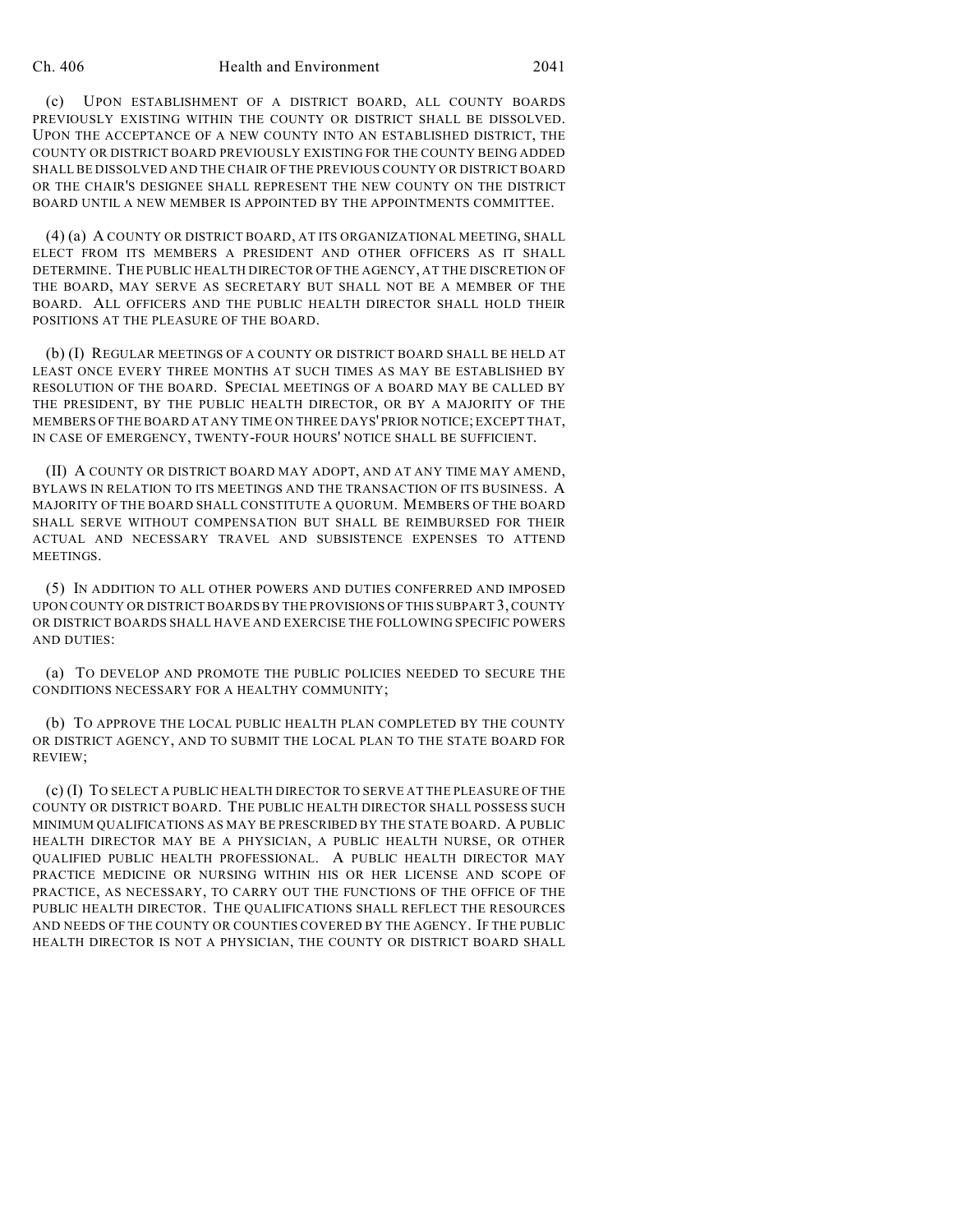EMPLOY OR CONTRACT WITH AT LEAST ONE MEDICAL OFFICER TO ADVISE THE PUBLIC HEALTH DIRECTOR ON MEDICAL DECISIONS. THE PUBLIC HEALTH DIRECTOR SHALL MAINTAIN AN OFFICE LOCATION DESIGNATED BY THE COUNTY OR DISTRICT BOARD AND SHALL BE THE CUSTODIAN OF ALL PROPERTY AND RECORDS OF THE AGENCY.

(II) A PERSON EMPLOYED OR UNDER CONTRACT TO ACT AS A MEDICAL OFFICER PURSUANT TO THIS PARAGRAPH (c) SHALL BE COVERED BY THE "COLORADO GOVERNMENTAL IMMUNITY ACT", ARTICLE 10 OF TITLE 24, C.R.S., FOR DUTIES PERFORMED FOR THE AGENCY.

(d) (I) IN THE EVENT OF A VACANCY IN THE POSITION OF PUBLIC HEALTH DIRECTOR OR MEDICAL OFFICER, TO EITHER EMPLOY OR CONTRACT WITH A PERSON DEEMED QUALIFIED TO FILL THE POSITION OR TO REQUEST TEMPORARY ASSISTANCE FROM A PUBLIC HEALTH DIRECTOR OR A MEDICAL OFFICER FROM ANOTHER COUNTY. THE COUNTY OR DISTRICT BOARD MAY ALSO REQUEST THAT AN EMPLOYEE OF THE STATE DEPARTMENT, SUCH AS A QUALIFIED EXECUTIVE DIRECTOR OR THE CHIEF MEDICAL OFFICER, SERVE ON AN INTERIM BASIS WITH ALL THE POWERS AND DUTIES OF THE POSITION.

(II) A PERSON FILLING A TEMPORARY VACANCY AS PUBLIC HEALTH DIRECTOR OR MEDICAL OFFICER SHALL BE COVERED BY THE "COLORADO GOVERNMENTAL IMMUNITY ACT", ARTICLE 10 OF TITLE 24, C.R.S., FOR DUTIES PERFORMED FOR THE AGENCY.

(e) TO PROVIDE, EQUIP, AND MAINTAIN SUITABLE OFFICES AND ALL NECESSARY FACILITIES FOR THE PROPER ADMINISTRATION AND PROVISION OF CORE PUBLIC HEALTH SERVICES, AS DEFINED BY THE STATE BOARD;

(f) TO DETERMINE GENERAL POLICIES TO BE FOLLOWED BY THE PUBLIC HEALTH DIRECTOR IN ADMINISTERING AND ENFORCING PUBLIC HEALTH LAWS, ORDERS, AND RULES OF THE COUNTY OR DISTRICT BOARD, AND ORDERS, RULES, AND STANDARDS OF THE STATE BOARD;

(g) TO ISSUE ORDERS AND TO ADOPT RULES NOT INCONSISTENT WITH THE PUBLIC HEALTH LAWS OF THIS STATE NOR WITH THE ORDERS OR RULES OF THE STATE BOARD AS THE COUNTY OR DISTRICT BOARD MAY DEEM NECESSARY FOR THE PROPER EXERCISE OF THE POWERS AND DUTIES VESTED IN OR IMPOSED UPON AN AGENCY OR COUNTY OR DISTRICT BOARD BY THIS PART 5;

(h) TO ACT IN AN ADVISORY CAPACITY TO THE PUBLIC HEALTH DIRECTOR ON ALL MATTERS PERTAINING TO PUBLIC HEALTH;

(i) TO HOLD HEARINGS, ADMINISTER OATHS, SUBPOENA WITNESSES, AND TAKE TESTIMONY IN ALL MATTERS RELATING TO THE EXERCISE AND PERFORMANCE OF THE POWERS AND DUTIES VESTED IN OR IMPOSED UPON A COUNTY OR DISTRICT BOARD;

(j) TO PROVIDE ENVIRONMENTAL HEALTH SERVICES AND TO ASSESS FEES TO OFFSET THE ACTUAL, DIRECT COST OF SUCH SERVICES; EXCEPT THAT NO FEE FOR A SERVICE SHALL BE ASSESSED AGAINST ANY PERSON WHO HAS ALREADY PAID A FEE TO THE STATE OR FEDERAL GOVERNMENT FOR THE SERVICE, AND EXCEPT THAT THE ONLY FEE THAT SHALL BE CHARGED FOR ANNUAL RETAIL FOOD ESTABLISHMENT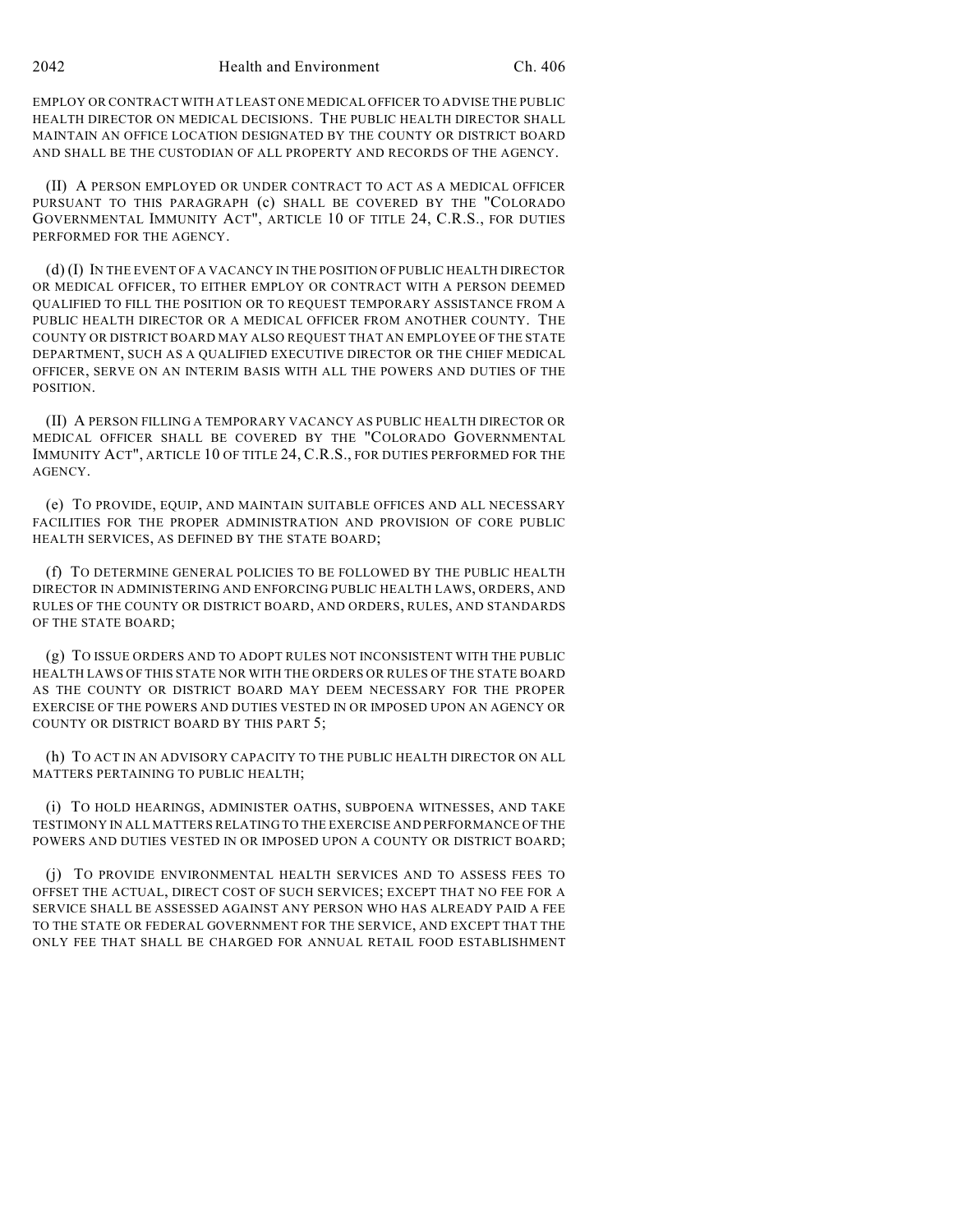INSPECTIONS SHALL BE THE FEE SET FORTH IN SECTION 25-4-1607; AND

(k) TO ACCEPT AND, THROUGH THE PUBLIC HEALTH DIRECTOR, TO USE, DISBURSE, AND ADMINISTER ALL FEDERAL AID, STATE AID, OR OTHER PROPERTY, SERVICES, OR MONEYS ALLOTTED TO AN AGENCY FOR COUNTY OR DISTRICT PUBLIC HEALTH FUNCTIONS OR ALLOTTED WITHOUT DESIGNATION OF A SPECIFIC AGENCY FOR PURPOSES THAT ARE WITHIN THE FUNCTIONS OF AN AGENCY, AND TO PRESCRIBE, BY RULE CONSISTENT WITH THE LAWS OF THIS STATE, THE CONDITIONS UNDER WHICH THE PROPERTY, SERVICES, OR MONEYS SHALL BE ACCEPTED AND ADMINISTERED. THE COUNTY OR DISTRICT BOARD IS EMPOWERED TO MAKE AGREEMENTS THAT MAY BE REQUIRED TO RECEIVE SUCH MONEYS OR OTHER ASSISTANCE.

(6) (a) UNTIL THE TIME THAT A COUNTY OR DISTRICT BOARD IS ESTABLISHED PURSUANT TO THIS SECTION, A COUNTY, DISTRICT, OR REGIONAL BOARD OF HEALTH ESTABLISHED AS OF JULY 1, 2008, SHALL CONTINUE TO OPERATE AND SHALL HAVE THE POWERS AND DUTIES IMPOSED BY LAW AS IT EXISTED PRIOR TO JULY 1, 2008.

(b) THIS SUBSECTION (6) IS REPEALED, EFFECTIVE JULY 1, 2009.

**25-1-509. County and district public health directors.** (1) (a) THE DIRECTOR OF EACH AGENCY SHALL BE THE PUBLIC HEALTH DIRECTOR.

(b) ALL OTHER PERSONNEL REQUIRED BY AN AGENCY SHALL BE SELECTED BY THE PUBLIC HEALTH DIRECTOR. ALL PERSONNEL SHALL PERFORM DUTIES AS PRESCRIBED BY THE PUBLIC HEALTH DIRECTOR.

(c) IN THE EVENT OF A PUBLIC HEALTH EMERGENCY, THE AGENCY SHALL ISSUE ORDERS AND ADOPT RULES CONSISTENT WITH THE LAWS AND RULES OF THE STATE AS THE PUBLIC HEALTH DIRECTOR MAY DEEM NECESSARY FOR THE PROPER EXERCISE OF THE POWERS AND DUTIES VESTED IN OR IMPOSED UPON THE AGENCY OR COUNTY OR DISTRICT BOARD.

(2) **[Formerly 25-1-508]** IN ADDITION TO THE OTHER POWERS AND DUTIES CONFERRED BY THIS PART 5 OR BY THE AGENCY, A PUBLIC HEALTH DIRECTOR HAS THE FOLLOWING POWERS AND DUTIES:

(a) TO ADMINISTER AND ENFORCE:

(I) THE PUBLIC HEALTH LAWS OF THE STATE AND, AS AUTHORIZED BY THE PROVISIONS OF THIS TITLE OR ARTICLE 20 OF TITLE 30, C.R.S., THE PUBLIC HEALTH ORDERS, RULES, AND STANDARDS OF THE STATE DEPARTMENT OR THE STATE BOARD; AND

(II) THE ORDERS AND RULES OF THE COUNTY OR DISTRICT BOARD.

(b) TO EXERCISE ALL POWERS AND DUTIES CONFERRED AND IMPOSED UPON AGENCIES NOT EXPRESSLY DELEGATED BY THE PROVISIONS OF THIS PART 5 TO A COUNTY OR DISTRICT BOARD;

(c) TO HOLD HEARINGS, ADMINISTER OATHS, SUBPOENA WITNESSES, AND TAKE TESTIMONY IN ALL MATTERS RELATING TO THE EXERCISE AND PERFORMANCE OF HIS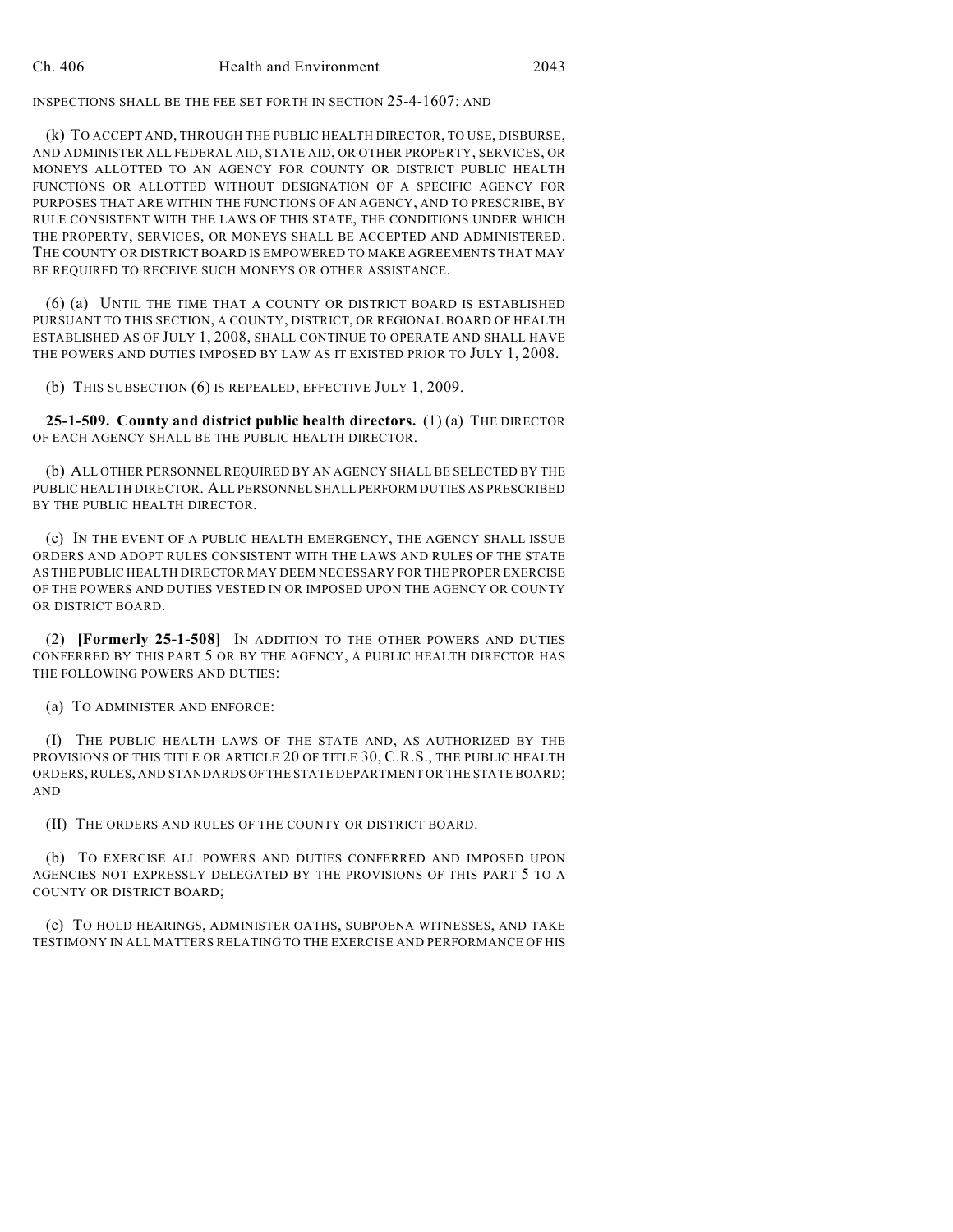OR HER POWERS AND DUTIES;

(d) TO ACT AS THE LOCAL REGISTRAR OF VITAL STATISTICS OR TO CONTRACT OUT THE RESPONSIBILITY OF REGISTRAR IN THE AREA OVER WHICH THE AGENCY HAS JURISDICTION;

(e) TO DIRECT THE RESOURCES NEEDED TO CARRY OUT THE COUNTY OR DISTRICT PUBLIC HEALTH PLAN DEVELOPED PURSUANT TO SECTION 25-1-505; AND

(f) IF REQUESTED BY THE COUNTY OR DISTRICT BOARD, TO SERVE AS SECRETARY TO THE BOARD RESPONSIBLE FOR MAINTAINING ALL RECORDS REQUIRED BY PART 2 OF ARTICLE 72 OF TITLE 24, C.R.S., AND ENSURING PUBLIC NOTICE OF ALL MEETINGS IN ACCORDANCE WITH PART 4 OF ARTICLE 6 OF TITLE 24, C.R.S. THE DIRECTOR SHALL BE THE CUSTODIAN OF ALL PROPERTIES AND RECORDS FOR THE AGENCY.

**25-1-510. [Formerly 25-1-602] County or district board unable or unwilling to act.** (1) IF THE COUNTY OR DISTRICT BOARD IS UNABLE OR UNWILLING TO EFFICIENTLY OR PROMPTLY ABATE A NUISANCE OR PREVENT THE INTRODUCTION OR SPREAD OF A CONTAGIOUS OR INFECTIOUS DISEASE, THE COUNTY OR DISTRICT BOARD OR AGENCY SHALL NOTIFY THE STATE DEPARTMENT AND REQUEST ASSISTANCE TO TAKE MEASURES THAT WILL ABATE THE NUISANCE OR PREVENT THE INTRODUCTION OR SPREAD OF DISEASE.

(2) UPON RECEIPT OF THE NOTICE AND REQUEST DESCRIBED IN SUBSECTION (1) OF THIS SECTION, OR UPON DETERMINATION THAT THE COUNTY OR DISTRICT BOARD IS UNABLE OR UNWILLING TO ACT, THE STATE DEPARTMENT HAS FULL POWER TO TAKE MEASURES TO ENSURE THE ABATEMENT OF THE NUISANCE OR PREVENT THE INTRODUCTION OR SPREAD OF DISEASE. THE STATE DEPARTMENT, FOR THIS PURPOSE, MAY ASSUME ALL POWERS CONFERRED BY LAW ON THE COUNTY OR DISTRICT BOARD.

(3) THE STATE DEPARTMENT MAY REALLOCATE STATE MONEYS FROM AN AGENCY THAT IS NOT ABLE TO PROVIDE CORE PUBLIC HEALTH SERVICES OR STANDARDS TO ANOTHER ENTITY TO DELIVER SERVICES IN THAT AGENCY'S JURISDICTION.

**25-1-511. [Formerly 25-1-509] County treasurer - agency funds.** (1) IN THE CASE OF A COUNTY PUBLIC HEALTH AGENCY, THE COUNTY TREASURER, AS A PART OF HIS OR HER OFFICIAL DUTIES AS COUNTY TREASURER, SHALL SERVE AS TREASURER OF THE AGENCY, AND THE TREASURER'S OFFICIAL BOND AS COUNTY TREASURER SHALL EXTEND TO AND COVER HIS OR HER DUTIES AS TREASURER OF THE AGENCY. IN THE CASE OF A DISTRICT PUBLIC HEALTH AGENCY, THE COUNTY TREASURER OF THE COUNTY IN THE DISTRICT HAVING THE LARGEST POPULATION AS DETERMINED BY THE MOST RECENT FEDERAL CENSUS, AS A PART OF HIS OR HER OFFICIAL DUTIES AS COUNTY TREASURER, SHALL SERVE AS TREASURER OF THE DISTRICT AGENCY, AND THE TREASURER'S OFFICIAL BOND AS COUNTY TREASURER SHALL EXTEND TO AND COVER HIS OR HER DUTIES AS TREASURER OF THE DISTRICT AGENCY.

(2) THE TREASURER OF AN AGENCY, UPON ORGANIZATION OF THE AGENCY, SHALL CREATE A COUNTY OR DISTRICT PUBLIC HEALTH AGENCY FUND, TO WHICH SHALL BE CREDITED: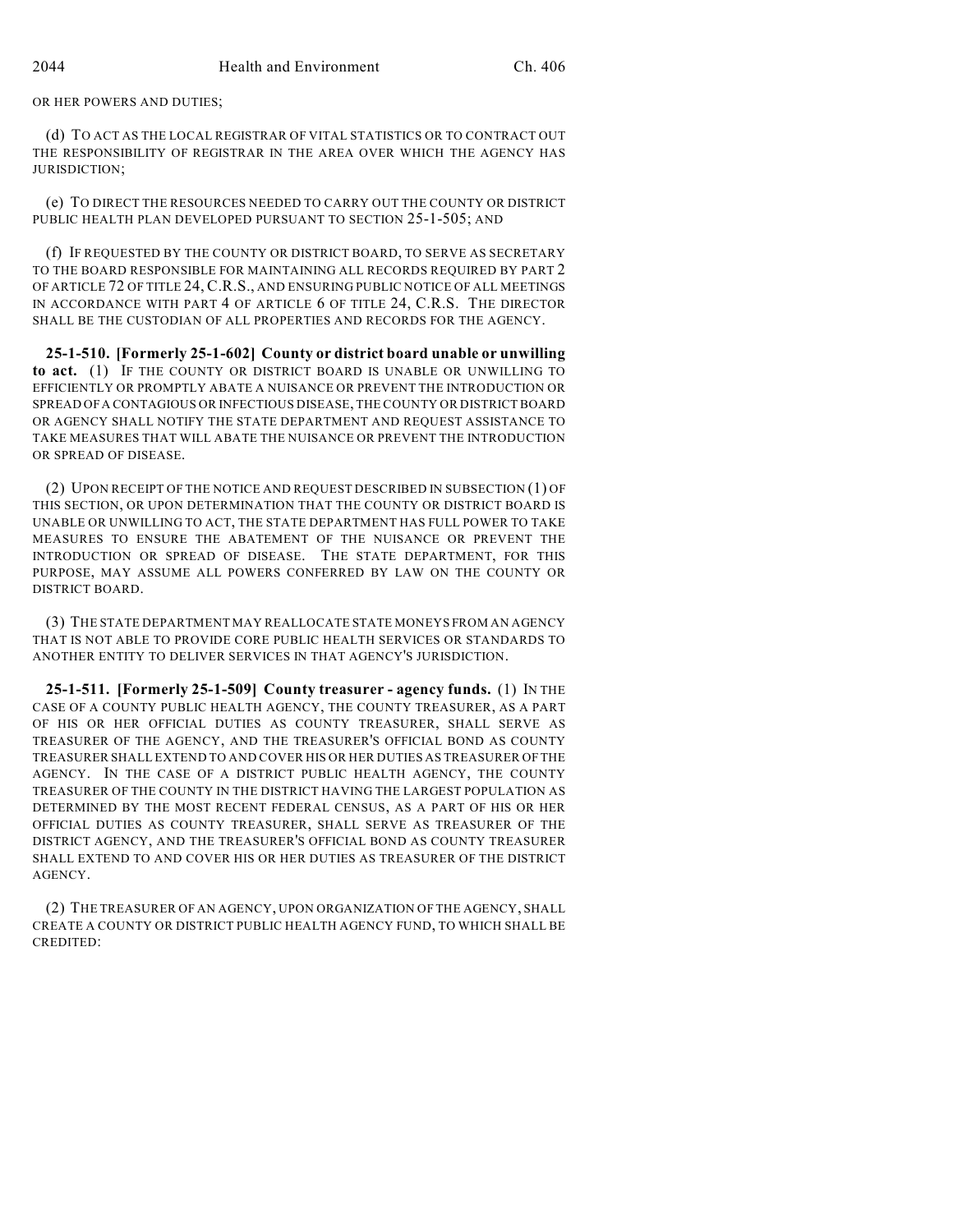(a) ANY MONEYS APPROPRIATED FROM A COUNTY GENERAL FUND; AND

(b) ANY MONEYS RECEIVED FROM STATE OR FEDERAL APPROPRIATIONS OR ANY OTHER GIFTS, GRANTS, DONATIONS, OR FEES FOR LOCAL PUBLIC HEALTH PURPOSES.

(3) ANY MONEYS CREDITED TO A FUND CREATED PURSUANT TO SUBSECTION (2) OF THIS SECTION SHALL BE EXPENDED ONLY FOR THE PURPOSES OF THIS PART 5, AND CLAIMS OR DEMANDS AGAINST THE FUND SHALL BE ALLOWED ONLY IF CERTIFIED BY THE PUBLIC HEALTH DIRECTOR AND THE PRESIDENT OF THE COUNTY OR DISTRICT BOARD OR ANY OTHER MEMBER OF THE COUNTY OR DISTRICT BOARD DESIGNATED BY THE PRESIDENT FOR SUCH PURPOSE.

(4) ON OR BEFORE SEPTEMBER 1, 2008, AND ON OR BEFORE SEPTEMBER 1 OF EACH YEAR THEREAFTER, A COUNTY BOARD OFHEALTH SHALL ESTIMATE THE TOTAL COST OF MAINTAINING THE COUNTY PUBLIC HEALTH AGENCY FOR THE ENSUING FISCAL YEAR, AND THE AMOUNT OF MONEYS THAT MAY BE AVAILABLE FROM UNEXPENDED SURPLUSES OR FROM STATE OR FEDERAL FUNDS OR OTHER GRANTS OR DONATIONS. ON OR BEFORE SEPTEMBER 1 OF EACH YEAR, THE ESTIMATES SHALL BE SUBMITTED IN THE FORM OF A BUDGET TO THE BOARD OF COUNTY COMMISSIONERS. THE BOARD OF COUNTY COMMISSIONERS IS AUTHORIZED TO PROVIDE ANY MONEYS NECESSARY, OVER ESTIMATED MONEYS FROM SURPLUSES, GRANTS, AND DONATIONS, TO COVER THE TOTAL COST OF MAINTAINING THE AGENCY FOR THE ENSUING FISCAL YEAR BY AN APPROPRIATION FROM THE COUNTY GENERAL FUND.

(5) ON OR BEFORE SEPTEMBER 1, 2008, AND ON OR BEFORE SEPTEMBER 1 OF EACH YEAR THEREAFTER, A DISTRICT BOARD OF HEALTH SHALL ESTIMATE THE TOTAL COST OF MAINTAINING THE DISTRICT PUBLIC HEALTH AGENCY FOR THE ENSUING FISCAL YEAR, AND THE AMOUNT OF MONEYS THAT MAY BE AVAILABLE FROM UNEXPENDED SURPLUSES OR FROM STATE OR FEDERAL FUNDS OR OTHER GRANTS OR DONATIONS. ON OR BEFORE SEPTEMBER 1 OF EACH YEAR, THE ESTIMATES SHALL BE SUBMITTED IN THE FORM OF A BUDGET TO A COMMITTEE COMPOSED OF THE CHAIRS OF THE BOARDS OF COUNTY COMMISSIONERS OF ALL COUNTIES COMPRISING THE DISTRICT. THE COST FOR MAINTAINING THE AGENCY, OVER ESTIMATED MONEYS FROM SURPLUSES, GRANTS, OR DONATIONS, SHALL BE APPORTIONED BY THE COMMITTEE AMONG THE COUNTIES COMPRISING THE DISTRICT IN THE PROPORTION THAT THE POPULATION OF EACH COUNTY IN THE DISTRICT BEARS TO THE TOTAL POPULATION OF ALL COUNTIES IN THE DISTRICT, POPULATION FIGURES TO BE BASED ON THE MOST RECENT FEDERAL CENSUS. THE BOARDS OF COUNTY COMMISSIONERS OF THE RESPECTIVE COUNTIES ARE AUTHORIZED TO PROVIDE ANY MONEYS NECESSARY TO COVER THE PROPORTIONATE SHARES OF THEIR COUNTIES BY AN APPROPRIATION FROM THE COUNTY GENERAL FUND.

**25-1-512. [Formerly 25-1-516] Allocation of moneys - public health services support fund - created.** (1) (a) THE STATE DEPARTMENT SHALL ALLOCATE ANY MONEYS THAT THE GENERAL ASSEMBLY MAY APPROPRIATE FOR DISTRIBUTION TO COUNTY OR DISTRICT PUBLIC HEALTH AGENCIES ORGANIZED PURSUANT TO THIS PART 5 FOR THE PROVISION OF LOCAL HEALTH SERVICES. THE STATE BOARD SHALL DETERMINE THE BASIS FOR THE ALLOCATION OF MONEYS TO THE AGENCIES. IN DETERMINING THE ALLOCATION OF MONEYS, THE STATE BOARD SHALL TAKE INTO ACCOUNT THE POPULATION SERVED BY EACH AGENCY, THE ADDITIONAL COSTS INVOLVED IN OPERATING SMALL OR RURAL AGENCIES, AND THE SCOPE OF SERVICES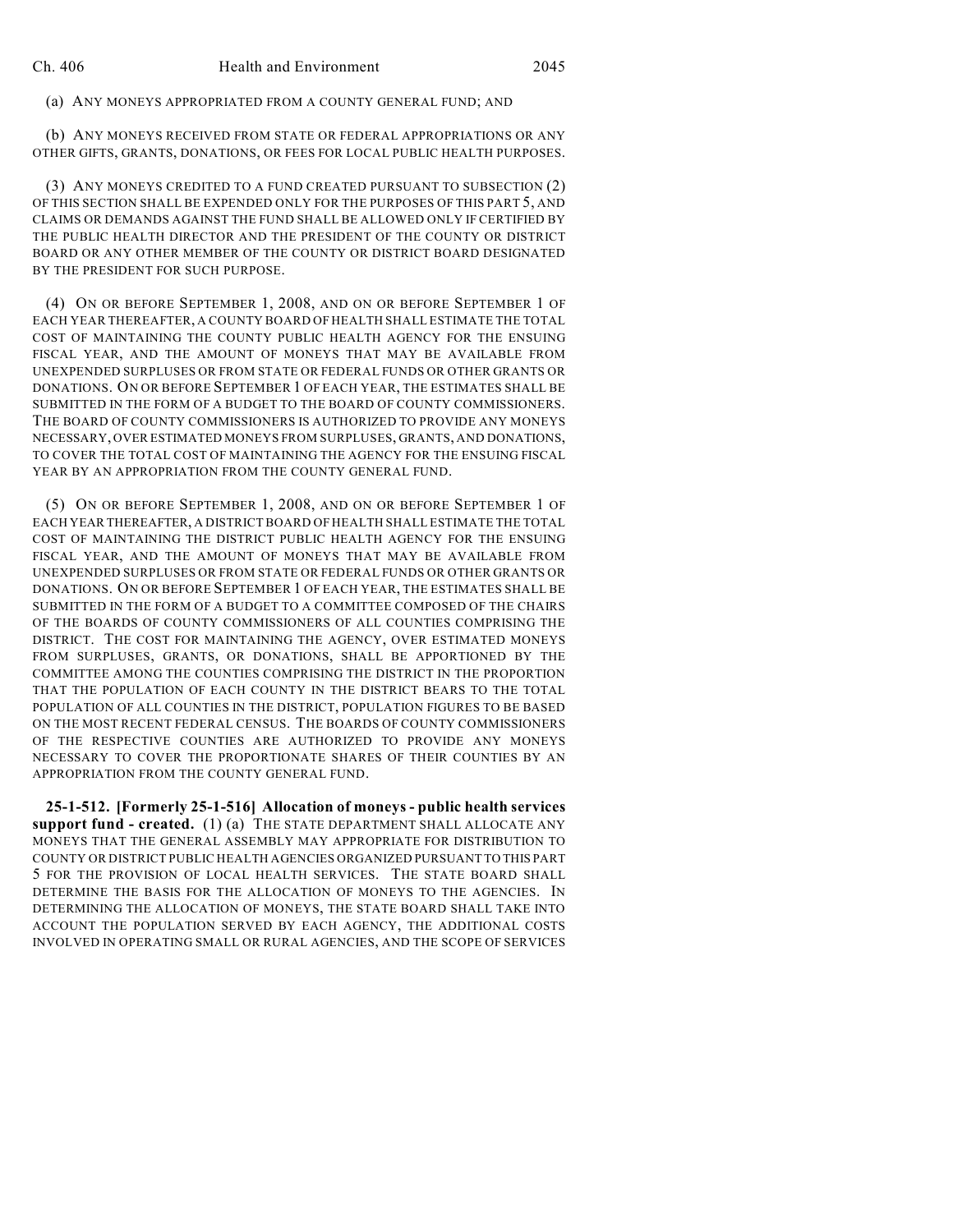PROVIDED BY EACH AGENCY.

(b) (I) IN ORDER TO QUALIFY FOR STATE ASSISTANCE, EACH COUNTY AND CITY AND COUNTY SHALL CONTRIBUTE A MINIMUM OF ONE DOLLAR AND FIFTY CENTS PER CAPITA FOR ITS LOCAL HEALTH SERVICES AND MAY CONTRIBUTE ADDITIONAL AMOUNTS AS IT MAY DETERMINE TO BE NECESSARY TO MEET ITS LOCAL HEALTH **NEEDS**.

(II) NOTWITHSTANDING THE PROVISIONS OF SUBPARAGRAPH (I) OF THIS PARAGRAPH (b), FOR A DISTRICT PUBLIC HEALTH AGENCY, THE COUNTIES OR CITIES AND COUNTIES OF THE DISTRICT IN TOTAL SHALL CONTRIBUTE A MINIMUM OF ONE DOLLAR AND FIFTY CENTS PER CAPITA FOR LOCAL HEALTH SERVICES WITHIN THE DISTRICT.

(c) FEDERALLY FUNDED AND STATE-FUNDED SPECIAL PROJECTS AND DEMONSTRATIONS SHALL BE IN ADDITION TO THE ALLOTMENTS SPECIFIED IN PARAGRAPH (b) OF THIS SUBSECTION (1).

(2) THE PUBLIC HEALTH SERVICES SUPPORT FUND IS HEREBY CREATED IN THE STATE TREASURY AND SHALL BE KNOWN IN THIS SECTION AS THE "FUND". THE PRINCIPAL OF THE FUND SHALL CONSIST OF TOBACCO LITIGATION SETTLEMENT MONEYS TRANSFERRED BY THE STATE TREASURER TO THE FUND PURSUANT TO SECTION 24-75-1104.5 (1.5) (a) (IV), C.R.S., AND SHALL, SUBJECT TO ANNUAL APPROPRIATION BY THE GENERAL ASSEMBLY TO THE STATE DEPARTMENT, BE ALLOCATED BY THE STATE DEPARTMENT TO ALL AGENCIES AUTHORIZED PURSUANT TO THIS PART 5 AS SPECIFIED IN SUBSECTION (1) OF THIS SECTION; EXCEPT THAT, AT THE END OF THE 2007-08 FISCAL YEAR AND AT THE END OF EACH FISCAL YEAR THEREAFTER, ALL UNEXPENDED AND UNENCUMBERED PRINCIPAL OF THE FUND SHALL BE TRANSFERRED TO THE SHORT-TERM INNOVATIVE HEALTH PROGRAM GRANT FUND CREATED IN SECTION 25-36-101 (2) IN ACCORDANCE WITH SECTION 24-75-1104.5 (1.5) (b), C.R.S. INTEREST AND INCOME EARNED ON THE DEPOSIT AND INVESTMENT OF MONEYS IN THE PUBLIC HEALTH SERVICES PER CAPITA SUPPORT FUND SHALL BE CREDITED TO THE FUND AND SHALL REMAIN IN THE FUND UNTIL THE END OF THE FISCAL YEAR IN WHICH CREDITED, WHEN IT SHALL BE TRANSFERRED TO THE SHORT-TERM INNOVATIVE HEALTH PROGRAM GRANT FUND CREATED IN SECTION 25-36-101 (2) IN ACCORDANCE WITH SECTION 24-75-1104.5 (1.5) (b), C.R.S.

**25-1-513. [Formerly 25-1-511] Enlargement of or withdrawal from a public health agency.** (1) ANY COUNTY CONTIGUOUS TO A DISTRICT MAINTAINING A DISTRICT PUBLIC HEALTH AGENCY MAY BECOME A PART OF THE DISTRICT BY AGREEMENT BETWEEN ITS BOARD OF COUNTY COMMISSIONERS AND THE BOARDS OF COUNTY COMMISSIONERS OF THE COUNTIES COMPRISING THE DISTRICT. THE COUNTY, UPON BEING ACCEPTED INTO THE DISTRICT, SHALL THEREUPON BECOME SUBJECT TO THE PROVISIONS OF THIS PART 5.

(2) ANY COUNTY IN A DISTRICT MAINTAINING A DISTRICT PUBLIC HEALTH AGENCY MAY WITHDRAW FROM THE DISTRICT BY RESOLUTION OF ITS BOARD OF COUNTY COMMISSIONERS. A COUNTY MAY NOT WITHDRAW FROM A DISTRICT WITHIN THE TWO-YEAR PERIOD FOLLOWING THE ESTABLISHMENT OF THE DISTRICT OR THE COUNTY BECOMING A PART OF THE DISTRICT. A COUNTY MAY ONLY WITHDRAW FROM A DISTRICT AFTER ONE YEAR'S WRITTEN NOTICE GIVEN TO THE AGENCY. IN THE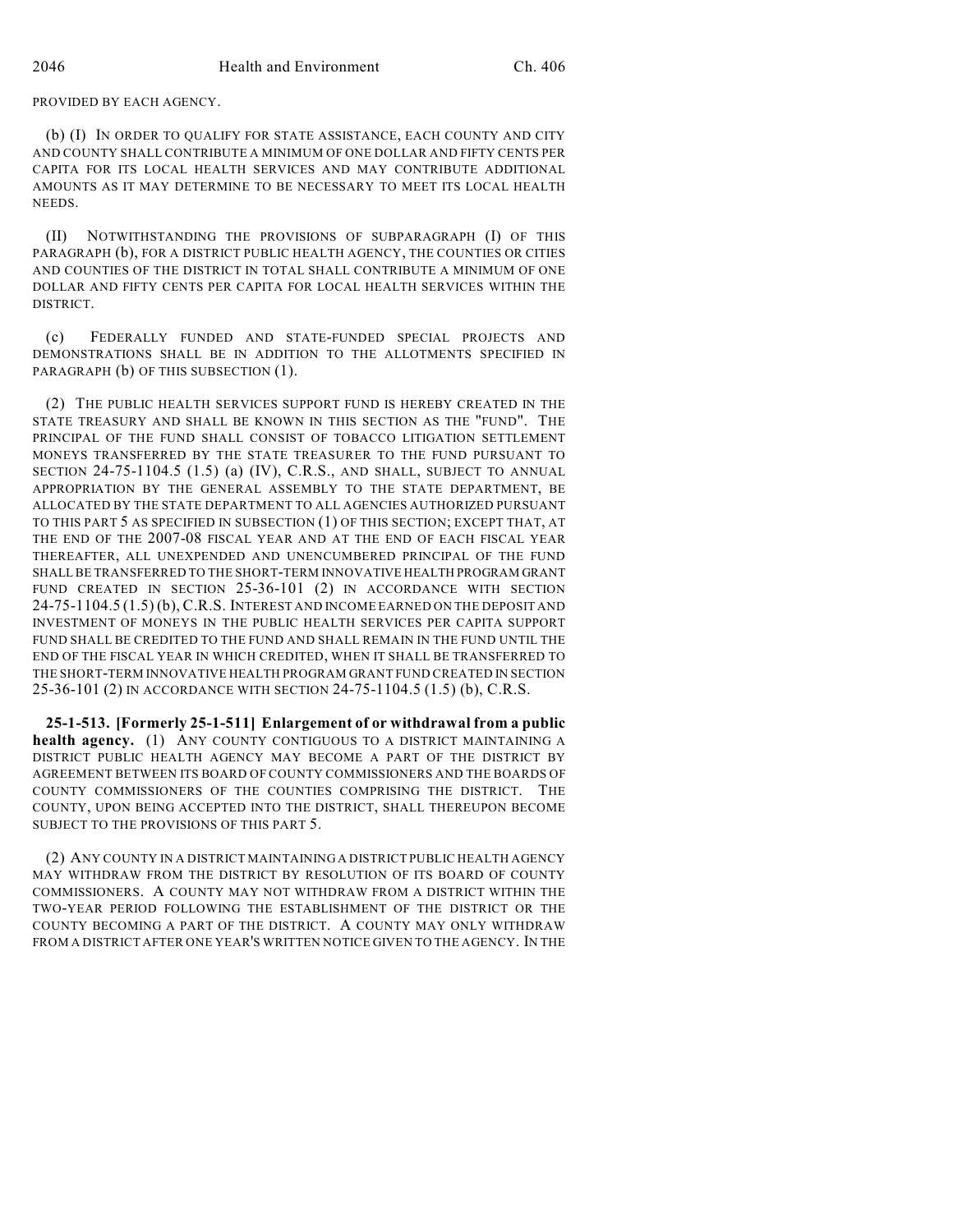EVENT OF WITHDRAWAL OF A COUNTY FROM A DISTRICT, ANY MONEYS THAT HAD BEEN APPROPRIATED BY THE COUNTY BEFORE WITHDRAWAL TO COVER ITS PROPORTIONATE SHARE OF MAINTAINING THE DISTRICT MAY BE RETURNED TO THE COUNTY. A COUNTY SHALL ESTABLISH A COUNTY PUBLIC HEALTH AGENCY OR JOIN ANOTHER DISTRICT PUBLIC HEALTH AGENCY ONCE THE COUNTY WITHDRAWS FROM A DISTRICT.

(3) A MUNICIPAL CORPORATION THAT HAS VOLUNTARILY MERGED ITS PUBLIC HEALTH AGENCY WITH A COUNTY OR DISTRICT PUBLIC HEALTH AGENCY UNDER THE AUTHORITY OF SECTION 25-1-506 MAY WITHDRAW FROM THE COUNTY OR DISTRICT PUBLIC HEALTH AGENCY BY RESOLUTION OF ITS CITY COUNCIL, BOARD OF TRUSTEES, OR OTHER GOVERNING BODY. A MUNICIPAL CORPORATION MAY NOT WITHDRAW FROM AN AGENCY WITHIN THE TWO-YEAR PERIOD FOLLOWING THE MUNICIPAL CORPORATION BECOMING A PART OF THE AGENCY. A COUNTY MAY ONLY WITHDRAW FROM A DISTRICT NINETY DAYS AFTER A WRITTEN NOTICE IS GIVEN TO THE AGENCY.

**25-1-514. [Formerly 25-1-512] Legal actions and adviser.** THE COUNTY ATTORNEY FOR THE COUNTY OR THE DISTRICT ATTORNEY OF THE JUDICIAL DISTRICT IN WHICH A CAUSE OF ACTION ARISES SHALL BRING ANY CIVIL OR CRIMINAL ACTION REQUESTED BY A COUNTY OR DISTRICT PUBLIC HEALTH DIRECTOR TO ABATE A CONDITION THAT EXISTS IN VIOLATION OF, OR TO RESTRAIN OR ENJOIN ANY ACTION THAT IS IN VIOLATION OF, OR TO PROSECUTE FOR THE VIOLATION OF OR FOR THE ENFORCEMENT OF, THE PUBLIC HEALTH LAWS AND THE STANDARDS, ORDERS, AND RULES OF THE STATE BOARD OR A COUNTY OR DISTRICT BOARD OF HEALTH. IF THE COUNTY ATTORNEY OR THE DISTRICT ATTORNEY FAILS TO ACT, THE PUBLIC HEALTH DIRECTOR MAY BRING AN ACTION AND BE REPRESENTED BY SPECIAL COUNSEL EMPLOYED BY HIM OR HER WITH THE APPROVAL OF THE COUNTY OR DISTRICT BOARD. AN AGENCY, THROUGH ITS COUNTY OR DISTRICT BOARD OF HEALTH OR THROUGH ITS PUBLIC HEALTH DIRECTOR WITH THE APPROVAL OF THE STATE BOARD, MAY EMPLOY OR RETAIN AND COMPENSATE AN ATTORNEY TO BE THE LEGAL ADVISER OF THE AGENCY AND TO DEFEND ALL ACTIONS AND PROCEEDINGS BROUGHT AGAINST THE AGENCY OR THE OFFICERS AND EMPLOYEES OF THE AGENCY.

**25-1-515. [Formerly 25-1-513] Judicial review of decisions.** (1) ANY PERSON AGGRIEVED AND AFFECTED BY A DECISION OF A COUNTY OR DISTRICT BOARD OF HEALTH OR A PUBLIC HEALTH DIRECTOR ACTING UNDER THE PROVISIONS OF THIS PART 5 SHALL BE ENTITLED TO JUDICIAL REVIEW BY FILING, IN THE DISTRICT COURT OF ANY COUNTY OVER WHICH THE COUNTY OR DISTRICT BOARD OR PUBLIC HEALTH DIRECTOR HAS JURISDICTION, AN APPROPRIATE ACTION REQUESTING THE REVIEW WITHIN NINETY DAYS AFTER THE PUBLIC ANNOUNCEMENT OF THE DECISION. THE COURT MAY MAKE ANY INTERESTED PERSON A PARTY TO THE ACTION. THE REVIEW SHALL BE CONDUCTED BY THE COURT WITHOUT A JURY AND SHALL BE CONFINED TO THE RECORD, IF A COMPLETE RECORD IS PRESENTED. IN A CASE OF ALLEGED IRREGULARITIES IN THE RECORD OR IN THE PROCEDURE BEFORE THE COUNTY OR DISTRICT BOARD OR PUBLIC HEALTH DIRECTOR, TESTIMONY MAY BE TAKEN IN THE COURT. THE COURT MAY AFFIRM THE DECISION OR MAY REVERSE OR MODIFY IT IF THE SUBSTANTIAL RIGHTS OF THE APPELLANT HAVE BEEN PREJUDICED AS A RESULT OF THE FINDINGS AND DECISION OF THE COUNTY OR DISTRICT BOARD BEING:

(a) CONTRARY TO CONSTITUTIONAL RIGHTS OR PRIVILEGES;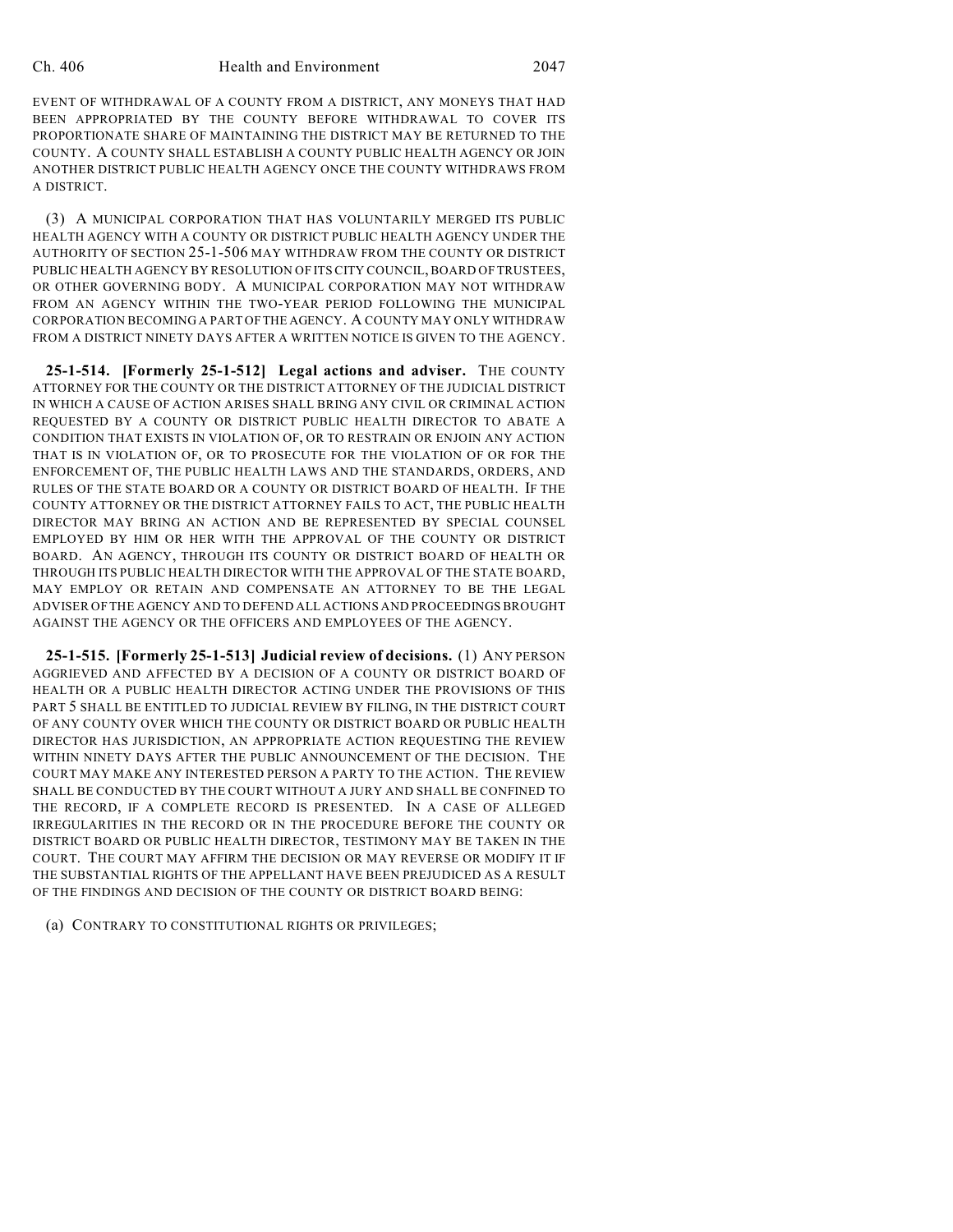(b) IN EXCESS OF THE STATUTORY AUTHORITY OR JURISDICTION OF THE COUNTY OR DISTRICT BOARD OR PUBLIC HEALTH DIRECTOR;

(c) AFFECTED BY ANY ERROR OF LAW;

(d) MADE OR PROMULGATED UPON UNLAWFUL PROCEDURE;

(e) UNSUPPORTED BY SUBSTANTIAL EVIDENCE IN VIEW OF THE ENTIRE RECORD AS SUBMITTED; OR

(f) ARBITRARY OR CAPRICIOUS.

(2) ANY PARTY MAY HAVE A REVIEW OF THE FINAL JUDGMENT OR DECISION OF THE DISTRICT COURT BY APPELLATE REVIEW IN ACCORDANCE WITH LAW AND THE COLORADO APPELLATE RULES.

**25-1-516. [Formerly 25-1-514] Unlawful acts and penalties.** (1) IT IS UNLAWFUL FOR ANY PERSON, ASSOCIATION, OR CORPORATION AND THE OFFICERS THEREOF TO:

(a) WILLFULLY VIOLATE, DISOBEY, OR DISREGARD THE PROVISIONS OF THE PUBLIC HEALTH LAWS OR THE TERMS OF ANY LAWFUL NOTICE, ORDER, STANDARD, OR RULE;

(b) FAIL TO MAKE OR FILE A REPORT REQUIRED BY LAW OR RULE OF THE STATE BOARD RELATING TO THE EXISTENCE OF DISEASE OR OTHER FACTS AND STATISTICS RELATING TO THE PUBLIC HEALTH;

(c) WILLFULLY AND FALSELY MAKE OR ALTER A CERTIFICATE OR CERTIFIED COPY OF ANY CERTIFICATE ISSUED PURSUANT TO THE PUBLIC HEALTH LAWS;

(d) WILLFULLY FAIL TO REMOVE FROM PRIVATE PROPERTY UNDER HIS OR HER CONTROL AT HIS OR HER OWN EXPENSE, WITHIN FORTY-EIGHT HOURS AFTER BEING ORDERED TO DO SO BY THE COUNTY OR DISTRICT PUBLIC HEALTH AGENCY, ANY NUISANCE, SOURCE OF FILTH, OR CAUSE OF SICKNESS WITHIN THE JURISDICTION AND CONTROL OF THE AGENCY WHETHER THE PERSON, ASSOCIATION, OR CORPORATION IS THE OWNER, TENANT, OR OCCUPANT OF THE PRIVATE PROPERTY; EXCEPT THAT, WHEN THE CONDITION IS DUE TO AN ACT OF GOD, IT SHALL BE REMOVED AT PUBLIC EXPENSE; OR

(e) PAY, GIVE, PRESENT, OR OTHERWISE CONVEY TO ANY OFFICER OR EMPLOYEE OF AN AGENCY ANY GIFT, REMUNERATION, OR OTHER CONSIDERATION, DIRECTLY OR INDIRECTLY, THAT THE OFFICER OR EMPLOYEE IS FORBIDDEN TO RECEIVE BY THE PROVISIONS OF THIS PART 5.

(2) IT IS UNLAWFUL FOR ANY OFFICER OR EMPLOYEE OF ANY AGENCY OR MEMBER OF ANY COUNTY OR DISTRICT BOARD OF HEALTH TO ACCEPT ANY GIFT, REMUNERATION, OR OTHER CONSIDERATION, DIRECTLY OR INDIRECTLY, FOR AN INCORRECT OR IMPROPER PERFORMANCE OF THE DUTIES IMPOSED UPON HIM OR HER BY OR ON BEHALF OF THE AGENCY OR BY THE PROVISIONS OF THIS PART 5.

(3) ANY PERSON, ASSOCIATION, OR CORPORATION, OR THE OFFICERS THEREOF,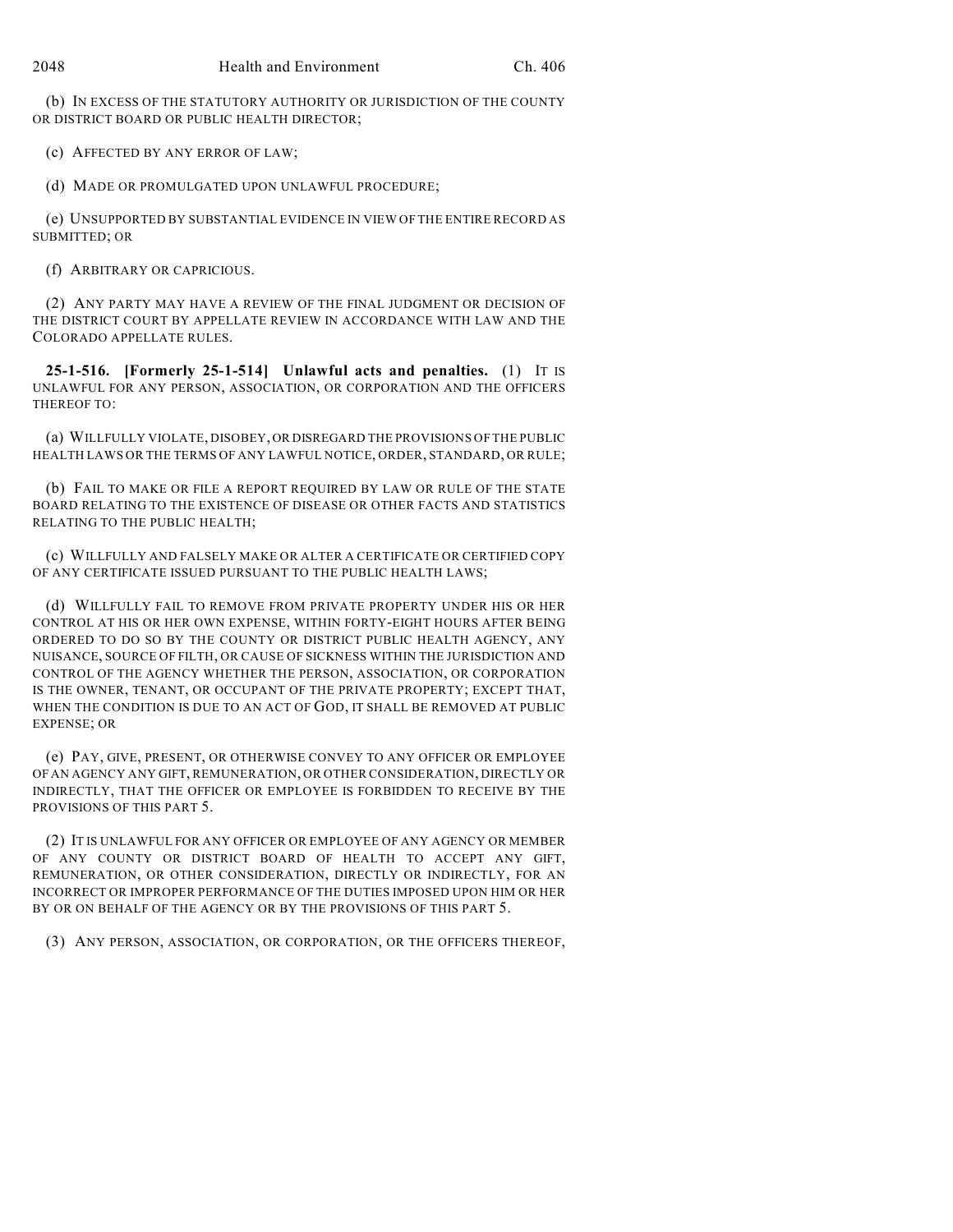WHO VIOLATES ANY PROVISION OF THIS SECTION IS GUILTY OF A CLASS 1 MISDEMEANOR AND, UPON CONVICTION THEREOF, SHALL BE PUNISHED PURSUANT TO THE PROVISIONS OF SECTION 18-1.3-501, C.R.S. IN ADDITION TO THE FINE OR IMPRISONMENT, THE PERSON, ASSOCIATION, OR CORPORATION SHALL BE LIABLE FOR ANY EXPENSE INCURRED BY HEALTH AUTHORITIES IN REMOVING ANY NUISANCE, SOURCE OF FILTH, OR CAUSE OF SICKNESS. CONVICTION UNDER THE PENALTY PROVISIONS OF THIS PART 5 OR ANY OTHER PUBLIC HEALTH LAW SHALL NOT RELIEVE ANY PERSON FROM ANY CIVIL ACTION IN DAMAGES THAT MAY EXIST FOR AN INJURY RESULTING FROM ANY VIOLATION OF THE PUBLIC HEALTH LAWS.

**25-1-517. [Formerly 25-1-515] Mode of treatment inconsistent with religious creed or tenet.** NOTHING IN THIS PART 5 AUTHORIZES A COUNTY OR DISTRICT BOARD OF HEALTH TO IMPOSE ON ANY PERSON ANY MODE OF TREATMENT INCONSISTENT WITH THE CREED OR TENETS OF ANY RELIGIOUS DENOMINATION OF WHICH HE OR SHE IS AN ADHERENT IF THE PERSON COMPLIES WITH SANITARY AND QUARANTINE LAWS AND RULES.

**25-1-518. Nuisances.** (1) **Removal of nuisances. [Formerly 25-1-613]** THE COUNTY OR DISTRICT BOARD OF HEALTH SHALL EXAMINE ALL NUISANCES, SOURCES OF FILTH, AND CAUSES OF SICKNESS, WHICH, IN ITS OPINION, MAY BE INJURIOUS TO THE HEALTH OF THE INHABITANTS, WITHIN ITS TOWN, CITY, COUNTY, COUNTY OR DISTRICT AND IT SHALL DESTROY, REMOVE, OR PREVENT THE NUISANCE, SOURCE OF FILTH, OR CAUSE OF SICKNESS, AS THE CASE MAY REQUIRE.

(2) **Unhealthy premises cleaned - structures removed. [Formerly 25-1-615]** IF ANY CELLAR, VAULT, LOT, SEWER, DRAIN, PLACE, OR PREMISES WITHIN ANY CITY IS DAMP, UNWHOLESOME, OFFENSIVE, OR FILTHY, OR IS COVERED FOR ANY PORTION OF THE YEAR WITH STAGNANT OR IMPURE WATER, OR IS IN A CONDITION AS TO PRODUCE UNWHOLESOME OR OFFENSIVE EXHALATIONS, THE COUNTY OR DISTRICT BOARD OF HEALTH MAY CAUSE THE AREA TO BE DRAINED, FILLED UP, CLEANED, AMENDED, OR PURIFIED; OR MAY REQUIRE THE OWNER OR OCCUPANT OR PERSON IN CHARGE OF THE LOT, PREMISES, OR PLACE TO PERFORM SUCH DUTY; OR MAY CAUSE THE REMOVAL TO BE DONE BY THE PROPER OFFICERS OF THE CITY.

(3) **Expense for abating nuisance. [Formerly 25-1-616]** IF ANY PERSON OR COMPANY NEGLECTS TO REMOVE OR ABATE ANY NUISANCE OR TO PERFORM ANY REQUIREMENT MADE BY OR IN ACCORDANCE WITH ANY ORDINANCE OR RESOLUTION OF THE COUNTY OR DISTRICT BOARD OF HEALTH FOR THE PROTECTION OF THE HEALTH OF THE INHABITANTS AND IF ANY EXPENSE IS INCURRED BY THE BOARD IN REMOVING OR ABATING THE NUISANCE OR IN CAUSING SUCH DUTY OR REQUIREMENT TO BE PERFORMED, SUCH EXPENSE MAY BE RECOVERED BY THE BOARD IN AN ACTION AGAINST SUCH PERSON OR COMPANY. IN ALL CASES WHERE THE BOARD INCURS ANY EXPENSE FOR DRAINING, FILLING, CLEANING, OR PURIFYING ANY LOT, PLACE, OR PREMISES, OR FOR REMOVING OR ABATING ANY NUISANCE FOUND UPON SUCH LOT OR PREMISES, THE BOARD, IN ADDITION TO ALL OTHER REMEDIES, MAY PROVIDE FOR THE RECOVERY OF SUCH EXPENSE, CHARGE THE SAME OR SUCH PART THEREOF AS IT DEEMS PROPER TO THE LOT OR PREMISES UPON OR ON ACCOUNT OF WHICH SUCH EXPENSE WAS INCURRED OR FROM WHICH SUCH NUISANCE WAS REMOVED OR ABATED, AND CAUSE THE SAME TO BE ASSESSED UPON SUCH LOT OR PREMISES AND COLLECTED AS A SPECIAL ASSESSMENT.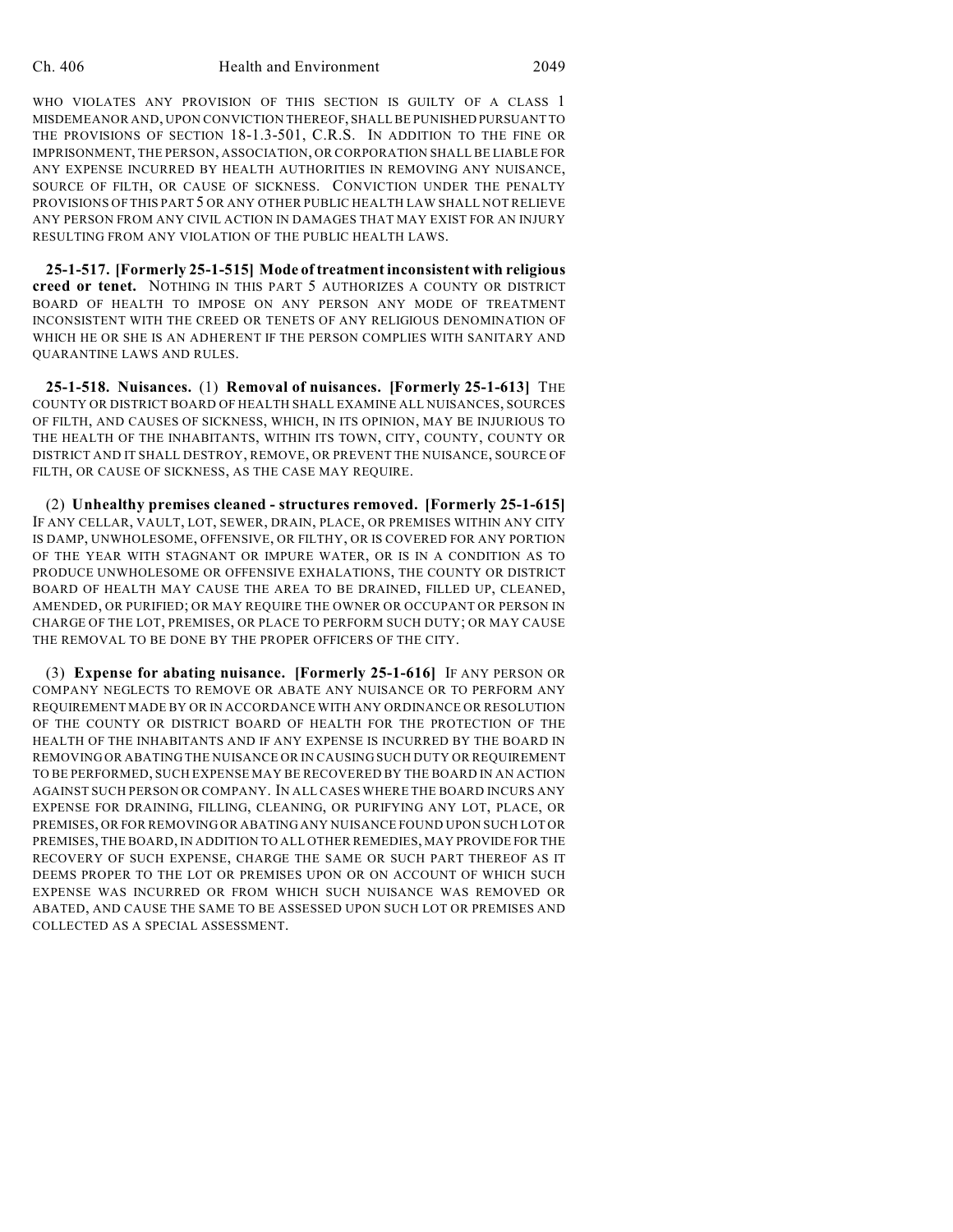(4) **Removal of nuisance on private property - penalty. [Formerly 25-1-617]** WHENEVER ANY NUISANCE, SOURCE OF FILTH, OR CAUSE OF SICKNESS IS FOUND ON PRIVATE PROPERTY, THE COUNTY OR DISTRICT BOARD OF HEALTH SHALL ORDER THE OWNER OR OCCUPANT OR THE PERSON WHO HAS CAUSED OR PERMITTED SUCH NUISANCE, AT HIS OR HER OWN EXPENSE, TO REMOVE THE SAME WITHIN TWENTY-FOUR HOURS. IN DEFAULT THEREOF, HE OR SHE SHALL FORFEIT A SUM NOT TO EXCEED ONE HUNDRED DOLLARS AT THE SUIT OF THE BOARD OF COUNTY COMMISSIONERS OF THE PROPER COUNTY OR THE BOARD OF THE PROPER CITY, TOWN, OR VILLAGE FOR THE USE OF THE COUNTY OR DISTRICT BOARD OF HEALTH OF THE CITY OR TOWN WHERE THE NUISANCE IS FOUND.

(5) **Board to remove - when. [Formerly 25-1-618]** IF THE OWNER OR OCCUPANT DOES NOT COMPLY WITH AN ORDER OF THE COUNTY OR DISTRICT BOARD OF HEALTH, THE BOARD MAY CAUSE THE NUISANCE, SOURCE OF FILTH, OR CAUSE OF SICKNESS TO BE REMOVED, AND ALL EXPENSE INCURRED THEREBY SHALL BE PAID BY THE OWNER OR OCCUPANT OR BY SUCH OTHER PERSON WHO HAS CAUSED OR PERMITTED THE NUISANCE, SOURCE OF FILTH, OR CAUSE OF SICKNESS.

(6) **Conviction - nuisance to be abated. [Formerly 25-1-619]** WHENEVER ANY PERSON IS CONVICTED OF MAINTAINING A NUISANCE THAT MAY BE INJURIOUS TO THE PUBLIC HEALTH, THE COURT, IN ITS DISCRETION, MAY ORDER THE NUISANCE ABATED, REMOVED, OR DESTROYED AT THE EXPENSE OF THE DEFENDANT UNDER THE DIRECTION OF THE COUNTY OR DISTRICT BOARD OF HEALTH OF THE TOWN, CITY, COUNTY, OR DISTRICT WHERE THE NUISANCE IS FOUND, AND THE FORM OF THE WARRANT TO THE SHERIFF OR OTHER OFFICER MAY BE VARIED ACCORDINGLY.

(7) **Stay warrant of conviction. [Formerly 25-1-620]** THE COURT, ON THE APPLICATION OF THE DEFENDANT, MAY ORDER A STAY OF A WARRANT ISSUED PURSUANT TO SUBSECTION (6) OF THIS SECTION FOR SUCH TIME AS MAY BE NECESSARY, NOT EXCEEDING SIX MONTHS, TO GIVE THE DEFENDANT AN OPPORTUNITY TO REMOVE THE NUISANCE UPON GIVING SATISFACTORY SECURITY TO DO SO WITHIN THE TIME SPECIFIED IN THE ORDER.

(8) **Expense of abating. [Formerly 25-1-621]** THE EXPENSE OF ABATING AND REMOVING THE NUISANCE PURSUANT TO A WARRANT ISSUED PURSUANT TO SUBSECTION (6) OF THIS SECTION SHALL BE COLLECTED BY THE OFFICER IN THE SAME MANNER AS DAMAGES AND COSTS ARE COLLECTED UPON EXECUTION; EXCEPT THAT THE MATERIALS OF ANY BUILDINGS, FENCES, OR OTHER THINGS THAT MAY BE REMOVED AS A NUISANCE MAY BE SOLD BY THE OFFICER IN LIKE MANNER AS GOODS ARE SOLD ON EXECUTION FOR THE PAYMENT OF DEBTS. THE OFFICER MAY APPLY THE PROCEEDS OF THE SALE TO DEFRAY THE EXPENSES OF THE REMOVAL AND SHALL PAY OVER THE BALANCE THEREOF, IF ANY, TO THE DEFENDANT UPON DEMAND. IF THE PROCEEDS OF THE SALE ARE NOT SUFFICIENT TO DEFRAY THE EXPENSES INCURRED PURSUANT TO THIS SUBSECTION (8), THE SHERIFF SHALL COLLECT THE RESIDUE THEREOF AS PROVIDED IN SUBSECTION (3) OF THIS SECTION.

(9) **Refusal of admittance to premises. [Formerly 25-1-622]** (a) WHENEVER A COUNTY OR DISTRICT BOARD OF HEALTH FINDS IT NECESSARY FOR THE PRESERVATION OF THE LIVES OR HEALTH OF THE INHABITANTS TO ENTER ANY BUILDING, CAR, OR TRAIN OFCARS IN ITS TOWN, CITY, COUNTY, OR DISTRICT FOR THE PURPOSE OF EXAMINING AND ABATING, REMOVING, OR PREVENTING ANY NUISANCE,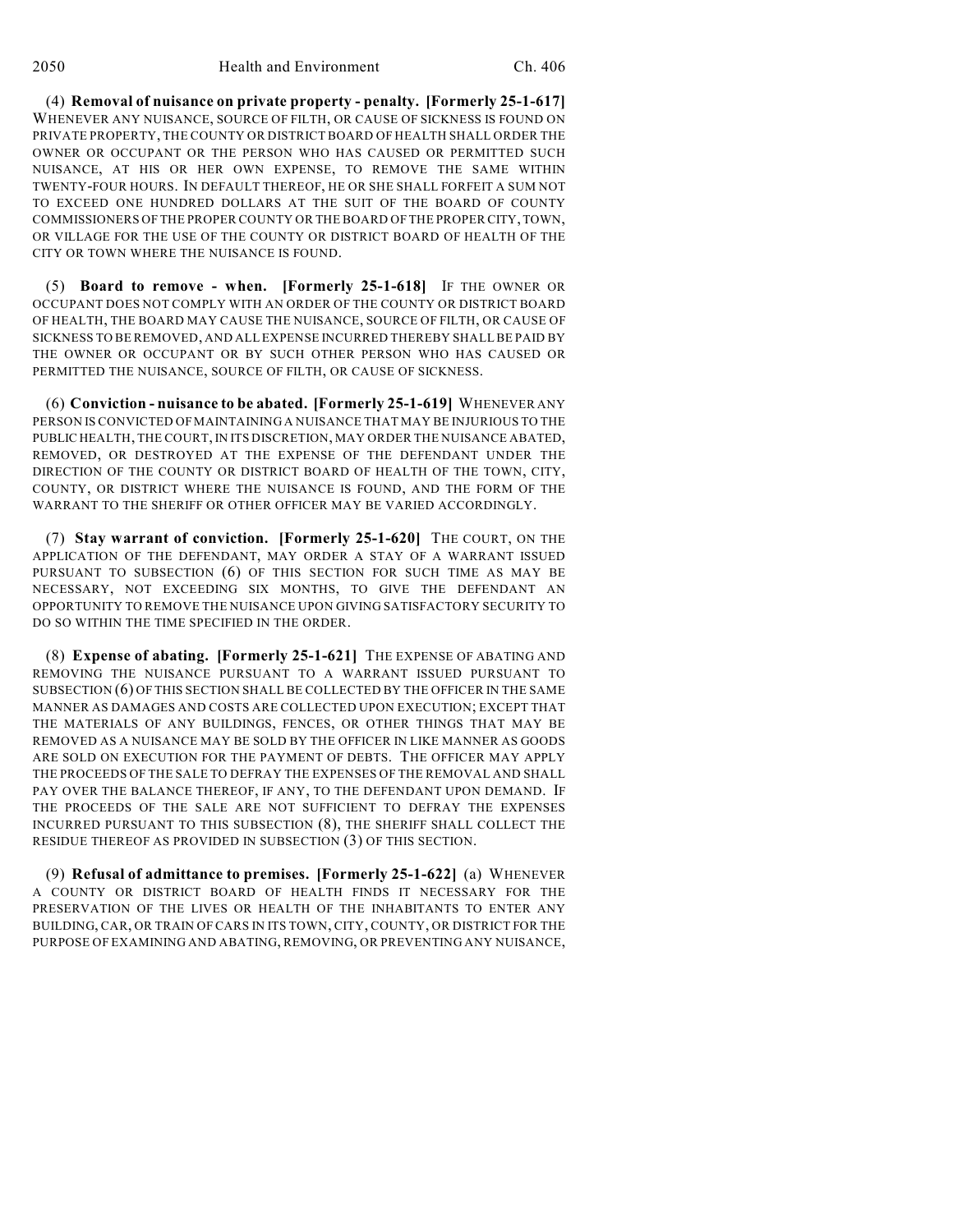SOURCE OF FILTH, OR CAUSE OF SICKNESS AND IS REFUSED ENTRY, ANY MEMBER OF THE BOARD MAY MAKE COMPLAINT UNDER OATH TO THE COUNTY COURT OF HIS OR HER COUNTY STATING THE FACTS OF THE CASE AS FAR AS HE OR SHE HAS KNOWLEDGE THEREOF.

(b) THE COURT MAY THEREUPON ISSUE A WARRANT DIRECTED TO THE SHERIFF COMMANDING HIM OR HER TO TAKE SUFFICIENT AID AND, BEING ACCOMPANIED BY ANY TWO OR MORE MEMBERS OF THE COUNTY OR DISTRICT BOARD OF HEALTH, DURING DAYLIGHT HOURS, TO RETURN TO THE PLACE WHERE THE NUISANCE, SOURCE OF FILTH, OR CAUSE OF SICKNESS COMPLAINED OF MAY BE AND DESTROY, REMOVE, OR PREVENT THE NUISANCE, SOURCE OF FILTH, CAUSE OF SICKNESS, OR DANGER TO LIFE OR LIMB UNDER THE DIRECTION OF THE MEMBERS OF THE BOARD OF HEALTH.

(10) **Damages occasioned by nuisance - action. [Formerly 25-1-653]** ANY PERSON INJURED EITHER IN HIS OR HER COMFORT OR IN THE ENJOYMENT OF HIS OR HER ESTATE BY ANY NUISANCE MAY HAVE AN ACTION FOR DAMAGES SUSTAINED THEREBY.

**25-1-519. Existing intergovernmental agreements.** NOTHING IN THIS PART 5 SHALL VOID THE TERMS OF ANY INTERGOVERNMENTAL AGREEMENT CONCERNING PUBLIC HEALTH ENTERED INTO AS OF JULY 1, 2008, SO LONG AS ALL CORE AND ESSENTIAL PUBLIC HEALTH SERVICES CONTINUE TO BE PROVIDED.

**SECTION 2.** 24-10-103 (4) (b) (I), Colorado Revised Statutes, is amended to read:

**24-10-103. Definitions.** As used in this article, unless the context otherwise requires:

(4) (b) "Public employee" includes any of the following:

(I) Any health care practitioner employed by a public entity, except for any health care practitioner who is employed on less than a full-time basis by a public entity and who additionally has an independent or other health care practice. Any such person employed on less than a full-time basis by a county OR A DISTRICT PUBLIC HEALTH AGENCY and who additionally has an independent or other health care practice shall maintain the status of a public employee only when such person engages in activities at or for the county which OR THE DISTRICT PUBLIC HEALTH AGENCY THAT are within the course and scope of such person's responsibilities as an employee of the county OR THE DISTRICT PUBLIC HEALTH AGENCY. For purposes of this subparagraph (I), work performed as an employee of another public entity or of an entity of the United States government shall not be considered to be an independent or other health care practice.

**SECTION 3. Repeal.** Parts 6 and 7 of article 1 of title 25, Colorado Revised Statutes, are repealed.

**SECTION 4.** 8-20.5-101 (5), Colorado Revised Statutes, is amended to read:

**8-20.5-101. Definitions.** As used in this article, unless the context otherwise requires: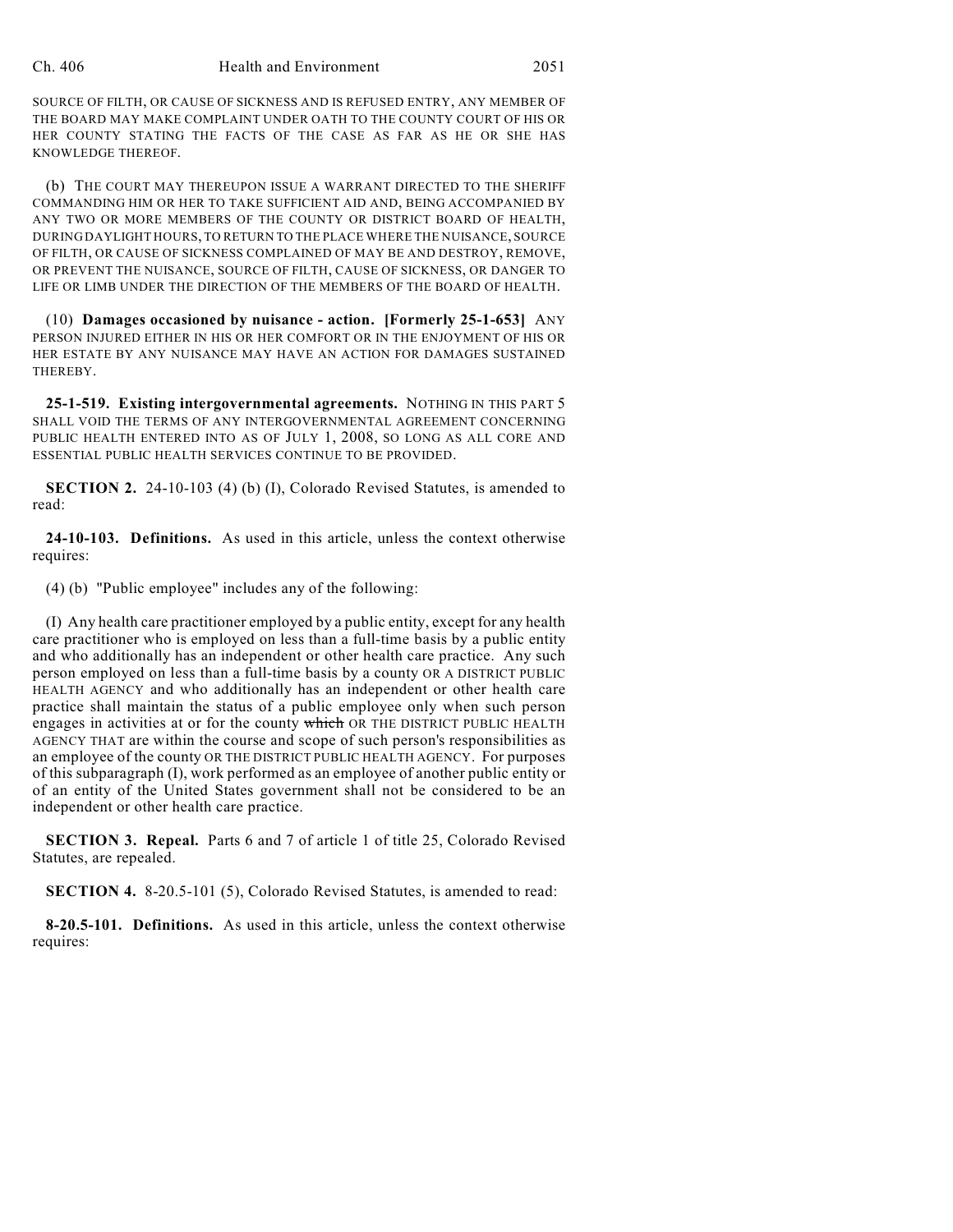(5) "Designee" means a qualified municipality, city, home rule city, city and county, county, fire protection district, or any other political subdivision of the state, including a county OR district or regional PUBLIC health department AGENCY created pursuant to section 25-1-501 or part 7 of article 1 of title 25 25-1-506, C.R.S., which county OR district or regional PUBLIC health department AGENCY is acting under agreement or contract with the department for the implementation of the provisions of this article.

**SECTION 5.** 24-22-117 (1) (c) (I) (B), Colorado Revised Statutes, is amended to read:

**24-22-117. Tobacco tax cash fund - accounts - creation.** (1) (c) For the 2004-05 fiscal year and each fiscal year thereafter, the general assembly shall annually appropriate three percent of the moneys estimated to be deposited in that fiscal year into the cash fund, plus three percent of the interest earned on the moneys in the cash fund, for health-related purposes to provide revenue for the state's general fund and old age pension fund and for municipal and county governments to compensate proportionately for tax revenue reductions attributable to lower cigarette and tobacco sales resulting from the implementation of the tax imposed pursuant to section 21 of article X of the state constitution, as follows:

(I) (B) Beginning in fiscal year 2006-07 and for each fiscal year thereafter, of the moneys specified in sub-subparagraph (A) of this subparagraph (I), fifty percent shall be appropriated for the purposes of providing immunizations performed BY COUNTY OR DISTRICT PUBLIC HEALTH AGENCIES IN AREAS THAT WERE SERVED by county public health nursing services PRIOR TO JULY 1, 2008, and fifty percent shall be appropriated to the pediatric specialty hospital fund, created in paragraph (e) of subsection (2) of this section, for the purposes of augmenting hospital reimbursement rates for regional pediatric trauma centers as defined in section 25-3.5-703 (4) (f), C.R.S., under the "Colorado Medical Assistance Act", articles 4, 5, and 6 of title 25.5, C.R.S.

**SECTION 6.** 24-75-1104.5 (1.5) (a) (IV), Colorado Revised Statutes, is amended to read:

**24-75-1104.5. Use of settlement moneys - programs.** (1.5) (a) For the 2007-08 fiscal year and for each fiscal year thereafter, the following programs, services, and funds shall receive the following specified amounts from the portion of any strategic contribution fund moneys received by the state in the current fiscal year that remains after the programs, services, and funds receiving strategic contribution fund moneys pursuant to subsection (1) of this section have been fully funded, and the portion of all other settlement moneys received by the state in the preceding fiscal year that remains after the programs, services, and funds receiving such other settlement moneys pursuant to subsection (1) of this section have been fully funded and all overexpenditures and supplemental appropriations allowed for the 2006-07 and 2007-08 fiscal years pursuant to section 24-22-115 (4) have been made:

 $(IV)$  The public health services per capita support fund created in section  $25-1-516$  (2) 25-1-512 (2), C.R.S., shall receive seven percent of the settlement moneys, which the state treasurer shall transfer thereto and which, subject to annual appropriation by the general assembly to the department of public health and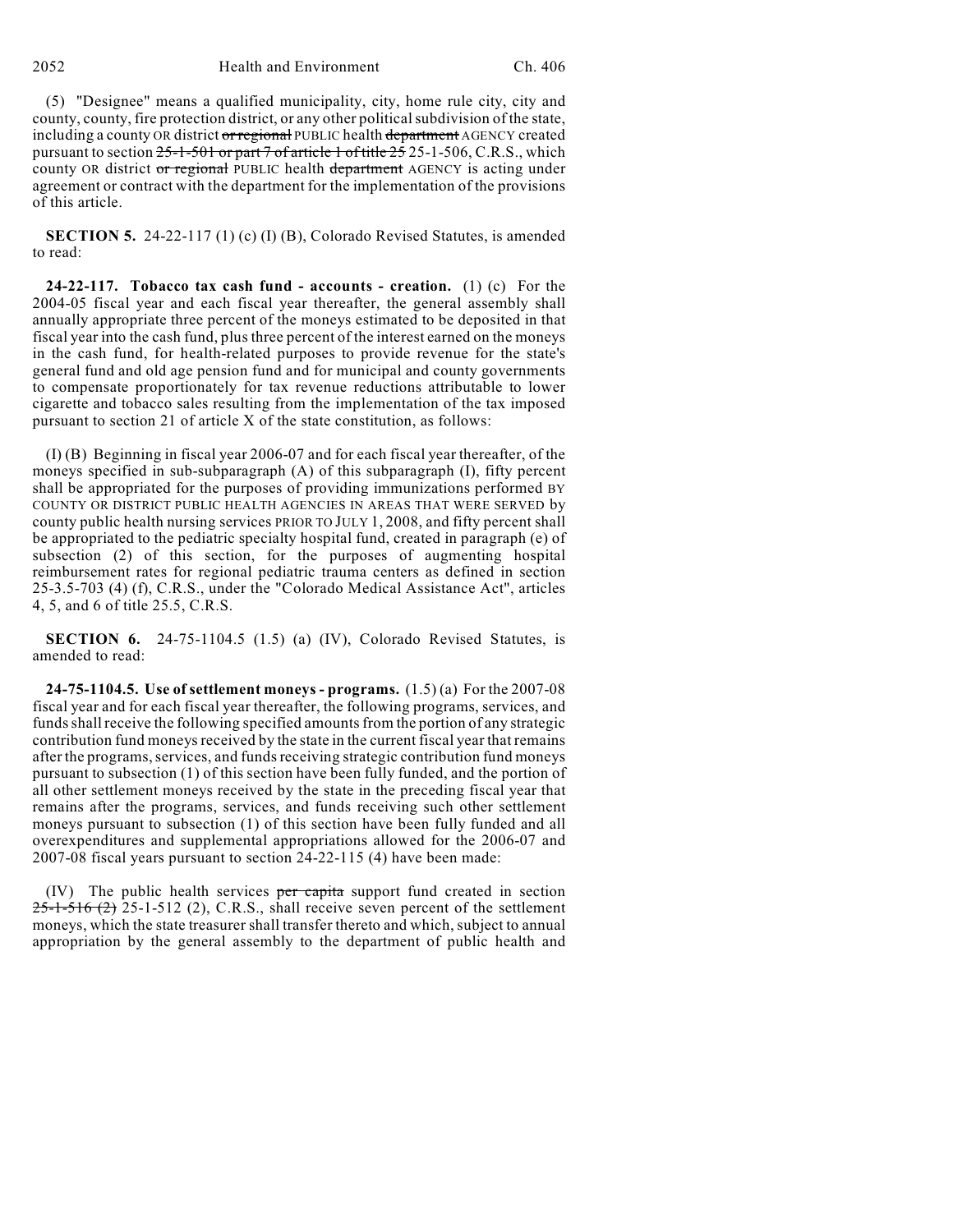environment, shall be used to provide additional per capita state support for basic and optional public health services, as defined by the state board of health, in accordance with section  $25$ -1-516 25-1-512, C.R.S.

**SECTION 7.** 25-4-601 (1), (2), and (3), Colorado Revised Statutes, are amended to read:

**25-4-601. Definitions.** As used in this part 6, unless the context otherwise requires:

(1) "County board of health" means the body acting as the COUNTY OR DISTRICT board of health of a county under the provisions of section  $25$ -1-608 25-1-508.

(2) "Health department" means the department of public health and environment or any county or district PUBLIC health department AGENCY organized and maintained under the provisions of part 5 of article 1 of this title.

(3) "Health officer" means the person appointed as the PUBLIC health officer DIRECTOR of a DISTRICT, county, city, or town under the provisions of section  $25-1-610$  25-1-509.

**SECTION 8.** 25-4-1608 (2), Colorado Revised Statutes, is amended to read:

**25-4-1608. Food protection cash fund - creation.** (2) Twenty-five dollars of each fee collected by the department and local board of health pursuant to section 25-4-1607 (1) (a), and twenty dollars of each fee collected by the department and local board of health pursuant to section  $25-4-1607$  (1) (b) and (1) (c) shall be transmitted to the state treasurer, who shall credit such fee to the food protection cash fund created in subsection (1) of this section. This portion of the fee shall be used by the department to conduct the duties and responsibilities set forth in section 25-4-1604 (1) (a), (1) (b), (1) (c), (1) (f), (1) (g), and (1) (i). The remainder of such fee shall be retained by the local board of health for deposit in the appropriate local board of health cash fund in accordance with sections 25-1-509 and 25-1-713 SECTION 25-1-511, or if the fee is collected by the department it shall be deposited pursuant to section 25-4-1608 (1), and used to pay a portion of the cost of conducting a retail food establishment protection program.

**SECTION 9.** 25-4-2101, Colorado Revised Statutes, is amended to read:

**25-4-2101. Powers and duties of department - rules.** In addition to any other powers and duties, the department of public health and environment shall promulgate rules governing the safe and sanitary practice of body art, the safe and sanitary physical environment where body art is performed, and the safe and sanitary conditions of equipment utilized in body art procedures. Nothing in this section shall be construed to prohibit a city, county, local OR DISTRICT board of health established pursuant to part 6 PART 5 of article 1 of this title, or a county or district PUBLIC health department AGENCY established pursuant to part 5 of article 1 of this title from adopting or enforcing ordinances, resolutions, or rules that impose standards for body art that are at least as stringent as the standards imposed by the rules adopted by the department of public health and environment.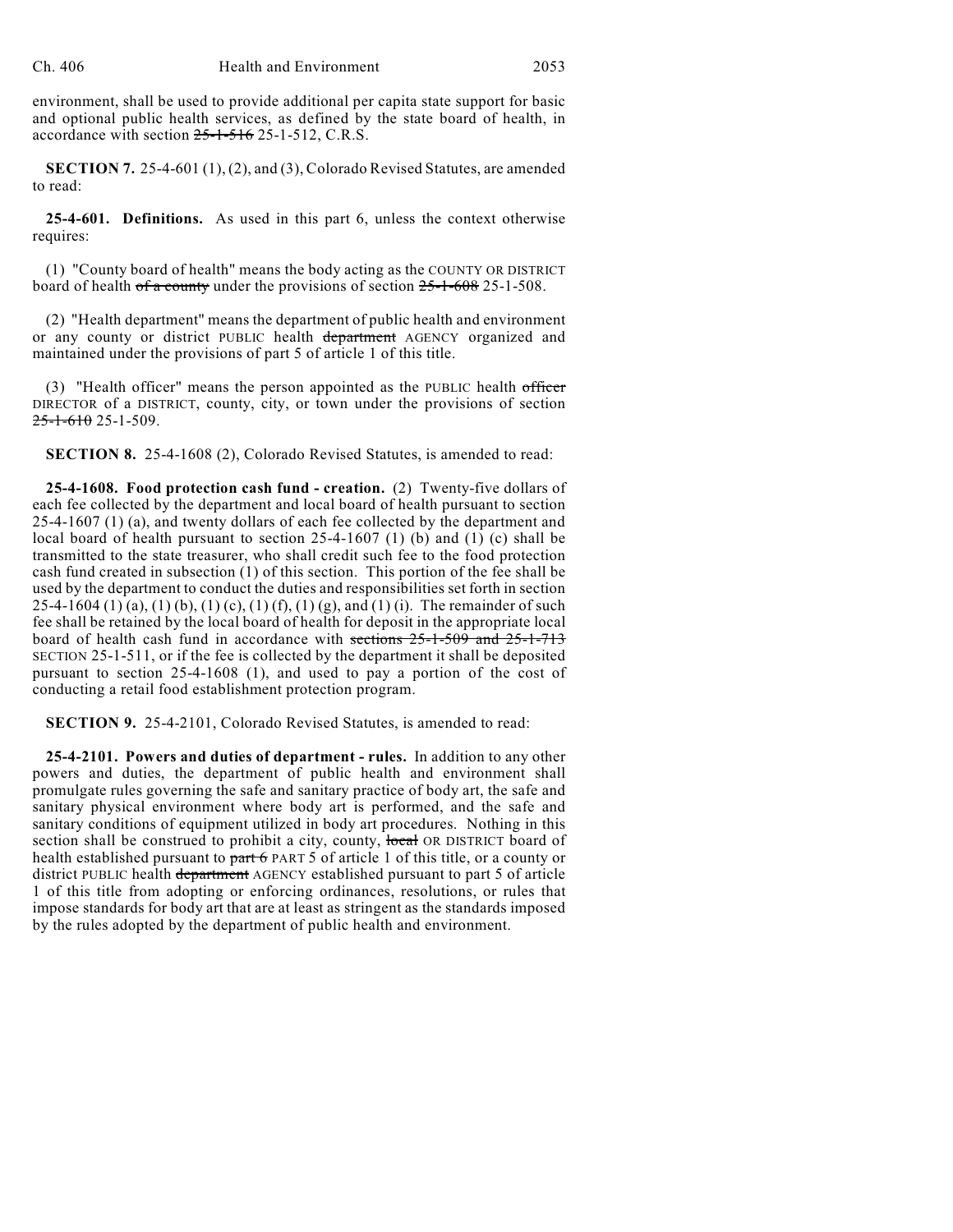**SECTION 10.** 25-4-2502 (5), Colorado Revised Statutes, is amended to read:

**25-4-2502. Definitions.** As used in this part 25, unless the context otherwise requires:

(5) "Local public health agency" means a county or district department of PUBLIC health AGENCY established pursuant to section 25-1-501 or an agency providing public health nursing services as described in section 25-1-610.5 25-1-506.

**SECTION 11.** 30-15-401 (1) (a) (V) (B) and (8), Colorado Revised Statutes, are amended to read:

**30-15-401. General regulations.** (1) In addition to those powers granted by sections 30-11-101 and 30-11-107 and by parts 1, 2, and 3 of this article, the board of county commissioners has the power to adopt ordinances for control or licensing of those matters of purely local concern which are described in the following enumerated powers:

(a) (V) To do all acts and make all regulations which may be necessary or expedient for the promotion of health or the suppression of disease, limited to the following:

(B) In addition to the authority given counties under section  $25$ -1-612, C.R.S., to restrain, fine, and punish persons for dumping dead animals on public or another person's private property;

(8) No ordinance, resolution, rule, regulation, service, function, or exercise of an authorized power pursuant to this section or section 30-11-101 (1) (f) or (1) (g) or 30-11-107 (1) (u), (1) (w), (1) (y), (1) (z), or (1) (bb) or  $25-1-507$  (1) (g) or (1) (h) or  $25-1-711$  (1) (d) or (1) (e)  $25-1-508$  (5) (g) or (5) (j), C.R.S., shall apply within the corporate limits of any incorporated municipality, nor to any municipal service, function, facility, or property whether owned by or leased to the incorporated municipality, outside the municipal boundaries, unless the municipality consents. If the municipality consents that any ordinance, resolution, rule, regulation, service, function, or exercise of an authorized power shall apply within the municipality or to municipal services, functions, facilities, or property outside the municipal boundaries, such ordinance, resolution, rule, regulation, service, function, or exercise of an authorized power shall be uniform within the municipality and the applicable unincorporated areas of the county, unless the county and the municipality agree otherwise pursuant to part 2 of article 1 of title 29, C.R.S.

**SECTION 12.** 30-20-203 (1) (h), Colorado Revised Statutes, is amended to read:

**30-20-203. Powers.** (1) The board of county commissioners, following the creation of such district and acting on behalf thereof:

(h) May promulgate and adopt on behalf of the district such schedules, rules, or regulations as may be necessary for the orderly collection of trash, wastes, or garbage from the district, and for the maintenance and operation of dumps, sanitary fills, or other satisfactory disposal methods and collection areas, which, when so adopted, may be administered and enforced by the county or district PUBLIC health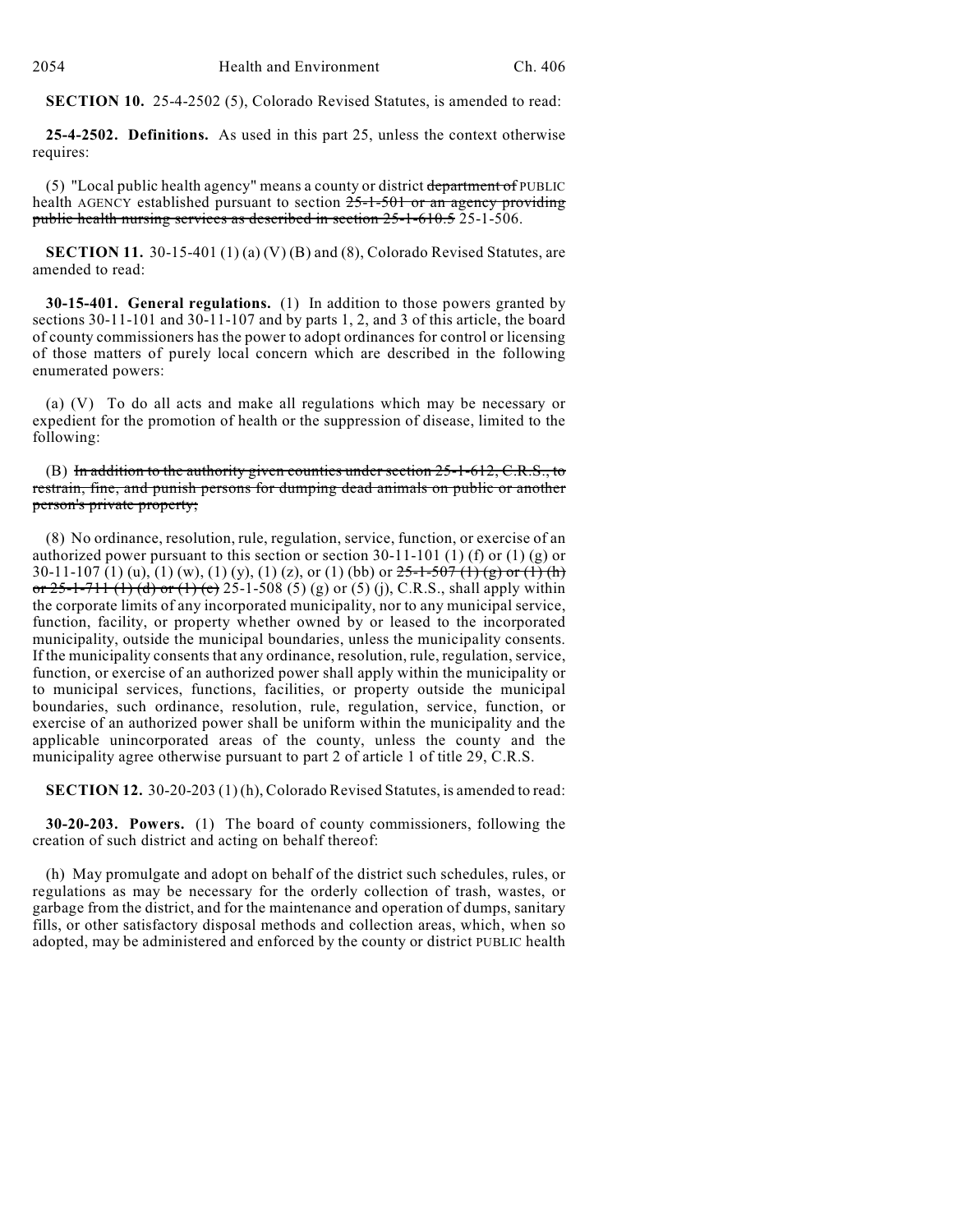department AGENCY, as the case may be, as provided in other cases by sections 25-1-506 and 25-1-512 25-1-514, C.R.S.;

**SECTION 13.** 38-1-202 (1) (d) and (1) (e), Colorado Revised Statutes, are amended to read:

**38-1-202. Governmental entities, corporations, and persons authorized to use eminent domain.** (1) The following governmental entities, types of governmental entities, and public corporations, in accordance with all procedural and other requirements specified in this article and articles 2 to 7 of this title and to the extent and within any time frame specified in the applicable authorizing statute may exercise the power of eminent domain:

(d) Counties, cities and counties, and boards of county commissioners as authorized in sections 24-72-104 (2),  $25$ -1-659, 25-3-306, 29-6-101, 30-11-104 (2), 30-11-107 (1) (w), 30-11-205, 30-11-307 (1) (c), 30-20-108 (3), 30-20-402 (1) (a), 30-35-201 (37), (41), (42), and (43), 31-25-216 (2), 41-4-102, 41-4-104, 41-4-108, 41-5-101 (1) (a), 43-1-217 (1), 43-2-112 (2), 43-2-204, 43-2-206, and 43-3-107, C.R.S.;

(e) Cities, cities and counties, and towns as authorized in sections 25-1-659, 29-4-104 (1) (d), 29-4-105, 29-4-106, 29-6-101, 29-7-104, 30-20-108 (3), 31-15-706 (2), 31-15-707 (1) (a) and (1) (e), 31-15-708 (1) (b), 31-15-716 (1) (c), 31-25-201 (1), 31-25-216 (2), 31-25-402 (1) (c), 31-35-304, 31-35-402 (1) (a), 31-35-512 (1) (g), 38-5-105, 38-6-101, 38-6-122, 41-4-108, and 41-4-202, C.R.S.;

**SECTION 14. Appropriation - adjustments to the 2008 long bill.** (1) In addition to any other appropriation, there is hereby appropriated, out of any moneys in the general fund not otherwise appropriated, to the department of public health and environment, for allocation to the local health services division, for the fiscal year beginning July 1, 2008, the sum of thirty thousand dollars (\$30,000) and 0.5 FTE, or so much thereof as may be necessary, for the implementation of this act.

(2) In addition to any other appropriation, there is hereby appropriated, out of any moneys in the comprehensive public health plan cash fund created in section 25-1-504 (4), Colorado Revised Statutes, not otherwise appropriated, to the department of public health and environment, for allocation to the local health services division, for the fiscal year beginning July 1, 2008, the sum of one hundred forty-nine thousand seven hundred sixty-one dollars (\$149,761) and 2.5 FTE, or so much thereof as may be necessary, for the implementation of this act.

(3) For the implementation of this act, the general fund appropriation to the controlled maintenance trust fund made in section 23 of the annual general appropriation act, for the fiscal year beginning July 1, 2008, shall be decreased by thirty thousand dollars (\$30,000).

**SECTION 15. Effective date.** This act shall take effect July 1, 2008.